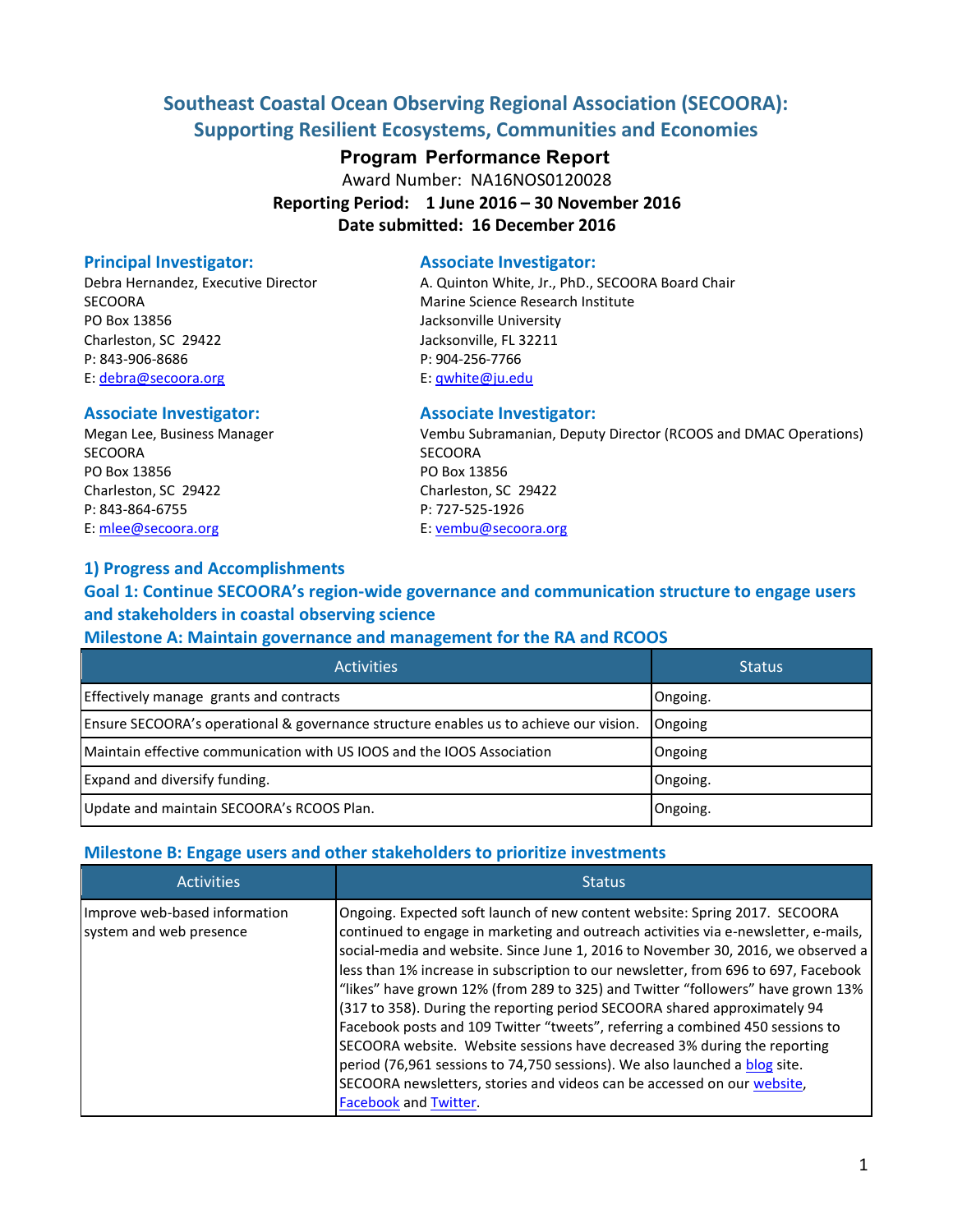| <b>Activities</b>                                                                                         | <b>Status</b>                                                                                                                                                                                                                                                          |
|-----------------------------------------------------------------------------------------------------------|------------------------------------------------------------------------------------------------------------------------------------------------------------------------------------------------------------------------------------------------------------------------|
| Identify and promote opportunities for<br>non-members to engage in SECOORA<br>activities and initiatives. | Ongoing. New fellowship/scholarship and data challenge initiatives are in<br>development.                                                                                                                                                                              |
| Implement an effective outreach<br>strategy.                                                              | Ongoing.                                                                                                                                                                                                                                                               |
| Support citizen science opportunities.                                                                    | Evaluation of citizen science activities in the region is in ongoing.                                                                                                                                                                                                  |
| Engage students in problem solving<br>using ocean observing data.                                         | Ongoing. Interviews for Summer 2017 NOAA interns completed. Three students<br>were interviewed and two students accepted the internship.                                                                                                                               |
| Coordination of SOCAN activities                                                                          | Ongoing. The network via SECOORA has hired Leslie Wickes, a contractor who also<br>works part-time for NOAA Ocean Acidification Program, to be the part-time<br>Program Coordinator for SOCAN. An OA Monitoring workshop is scheduled for<br>February 27 and 28, 2017. |
| Animal Telemetry Workshop (Joint<br>SECOORA, CariCOOS and US IOOS)                                        | Ongoing. Planning committee has been formed. Location: Tampa/St. Petersburg,<br>FL. Tentative workshop dates: Mid-March - Mid April 2017.                                                                                                                              |

## **Milestone C: Maintain and Operate DMAC (SECOORA and Axiom Data Science, LLC)**

| <b>Activities</b>                                                          | <b>Status</b>                                                                                                                                                                                                                                                             |
|----------------------------------------------------------------------------|---------------------------------------------------------------------------------------------------------------------------------------------------------------------------------------------------------------------------------------------------------------------------|
| implementation<br>Data Management, Products and<br><b>Services</b>         | [IOOS DMAC standards compliance and [Ongoing. We follow the IOOS recommended standards based services and<br>requirements to ingest, manage and provide access to all our funded data streams<br>(in-situ, remotely sensed and numerical models). See portal.secoora.org. |
| Maintenance of DMAC infrastructure<br>(hardware and software)              | Ongoing. Responsible contractor: Axiom Data Science, LLC.                                                                                                                                                                                                                 |
| <b>Establishment and release of new</b><br><b>ISECOORA content website</b> | Ongoing. Expected soft launch: Spring 2017.                                                                                                                                                                                                                               |

## **Goal 2: Maintain existing core observation investments in the region Milestone A: Maintain HF Radars distributed throughout the region: Ongoing.**

| Institution/Contractor                                                                                                                                                | <b>Status</b>                                                                                                                                                                                                                                                                                                                                                                                                                                                                                                                |
|-----------------------------------------------------------------------------------------------------------------------------------------------------------------------|------------------------------------------------------------------------------------------------------------------------------------------------------------------------------------------------------------------------------------------------------------------------------------------------------------------------------------------------------------------------------------------------------------------------------------------------------------------------------------------------------------------------------|
| University of South Florida (UFS)<br>(Weisberg, Merz) - Support four<br>CODAR radar arrays on the West<br>Florida Shelf                                               | Operational uptime and average spatial range statistics: Naples (71.5%, 164km);<br>Venice (74.5%, 148km); Reddington Shores (46.9%, 181km). Operational issues:<br>The CODAR central processing site (St. Petersburg) was down from October 10 - 21<br>due to a hard drive failure with approximately a week of the remote site(s) data<br>missing from the provided CORDC diagnostic totals. Reddington Shores site was<br>down between April 22 – August 19, 2016 due to A/C failure within the<br>instrumented enclosure. |
| University of Georgia (UGA), Skidaway<br>Institute of Oceanography (SkIO)<br>(Savidge) -<br>Support two WERA radar arrays on St.<br>Catherine's and Jekyll Island, GA | Operational uptime and average spatial range statistics: Jekyll Island (71.9%,<br>174km) and St. Catherine's Island (48%, 160km). Operational Issues: An upgrade of<br>one component of the Jekyll control hardware required extensive troubleshooting<br>over the summer (2016). The component was repaired by the vendor during the<br>week of Sept 25th. Both sites were affected by hurricane Matthew and had power<br>outages and damages. Repairs in progress.                                                         |
| University of Miami (Shay) -<br>Support three WERA radar arrays at<br>Crandon, Virginia Key and Dania Beach                                                           | Operational uptime and average spatial range statistics: Virginia Key (84%,<br>117km), Crandon Park (70%, 139km); Dania Beach (74%, 98km%). Operational<br><b>issues</b> : System at Dania Beach had to be shutdown (lasting between 5 to 10 days)                                                                                                                                                                                                                                                                           |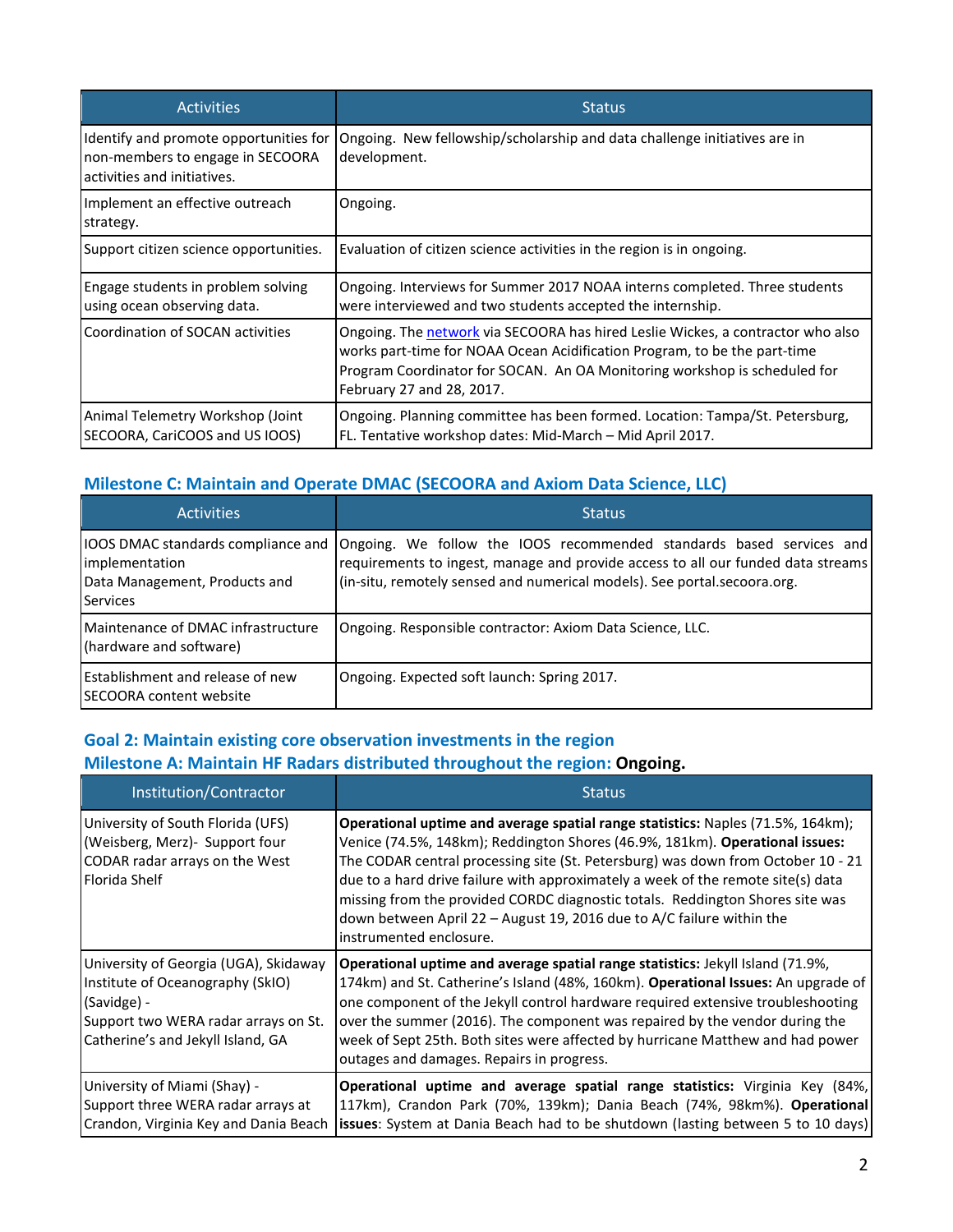| Institution/Contractor                                                                                          | <b>Status</b>                                                                                                                                                                                                                                                                                                                                                                                                                                                                                                                                                                                                                                                                                      |
|-----------------------------------------------------------------------------------------------------------------|----------------------------------------------------------------------------------------------------------------------------------------------------------------------------------------------------------------------------------------------------------------------------------------------------------------------------------------------------------------------------------------------------------------------------------------------------------------------------------------------------------------------------------------------------------------------------------------------------------------------------------------------------------------------------------------------------|
|                                                                                                                 | for US Navy testing.                                                                                                                                                                                                                                                                                                                                                                                                                                                                                                                                                                                                                                                                               |
| University of NC - Chapel Hill (UNCCH)<br>(Seim) - Support three CODAR radar<br>arrays on the Outer Banks of NC | Operational uptime and average spatial range statistics: Cape Hatteras (80%,<br>176km); Duck (82.3%, 190km) and Core Banks (82.3%, 201km). Operational issues:<br>System antenna relocation at Cape Hatteras, transmit cable replacement at Duck,<br>and beam pattern runs at Core Banks were carried out.                                                                                                                                                                                                                                                                                                                                                                                         |
| University of South Carolina (Voulgaris)<br>-Support two WERA arrays on Fort<br>Caswell, NC and Georgetown, SC  | Operational uptime and average spatial range statistics: Georgetown (75%,<br>231km) and Fort Caswell (77%, 167km). Operations issues: (i) cable relocation due<br>to potential impacts on nesting turtles at Georgetown; (ii) continual and rapid<br>beach erosion where the Fort Caswell transmit array is deployed, the TX array had<br>to be relocated inland by 5m; (iii) replaced the AC unit in the Caswell trailer, rebuilt<br>the support structures for 4 receive antennas, and repaired connectors on cables<br>from July 15th through July 17th, 2016; (iv) failure of the power supply unit at<br>Georgetown, and (vi) power failure and damages at sites due to Hurricane<br>Matthew. |

## **Milestone B: Maintain in-situ stations along the Carolina and West Florida Shelf (WFS) coasts: Ongoing.**

| Institution/Contractor                                                                         | <b>Status</b>                                                                                                                                                                                                                                                                                                                                                                                                                                  |
|------------------------------------------------------------------------------------------------|------------------------------------------------------------------------------------------------------------------------------------------------------------------------------------------------------------------------------------------------------------------------------------------------------------------------------------------------------------------------------------------------------------------------------------------------|
| USF (Weisberg) - Coastal Ocean<br>Monitoring and Prediction System<br>(COMPS) moorings         | Three real time surface moorings (C10, C12 and C13) were maintained, along with<br>two (non-real-time) subsurface (C11 and C15) moorings. The up-time of all sensors<br>on moorings is over 90%. Operational issues: Data telemetry system outages<br>either power limitations (mostly winter time) or antenna issues.                                                                                                                         |
| USF (Luther) -<br>Coastal tidal meteorological stations                                        | Operational issues: Big Carlos Pass site: Rebuilding was completed in August 2016.<br>Shell Point and Aripeka sites: Maintenance visits completed in November 2016. The<br>water level data collection was restored, a worn RM Young wind sensor was<br>replaced, and plugged rain gauge cleaned out at Shell Point. Aripeka site: Damaged<br>by impact of hurricane Hermine. A visit to this site is scheduled December<br>2016/January 2017. |
| University of North Carolina -<br>Wilmington (UNCW) (Leonard) -<br><b>UNCW</b> mooring network | Moorings ILM2, ILM3, LEJ3, SUN2, CAP2, FRP2 were maintained. Except FRP2,<br>meteorological and in-water sensors uptime is over 95%. Operational issues: FRP2<br>mooring sustained damage during the passage of Hurricane Matthew. Data return<br>from this mooring is 84%.                                                                                                                                                                    |

## **Milestone C: Maintain the sensors on NOAA GRNMS buoy: Ongoing.**

| Institution/Contractor                                                                                                                                                                     | <b>Status</b>                                                                                                                                                                                                                                                                                                                                                                            |
|--------------------------------------------------------------------------------------------------------------------------------------------------------------------------------------------|------------------------------------------------------------------------------------------------------------------------------------------------------------------------------------------------------------------------------------------------------------------------------------------------------------------------------------------------------------------------------------------|
| UGA (Noakes) and University of<br>Delaware (UDEL) (Cai) - Support to<br>NOAA's Ocean Acidification Program<br>NDBC Gray's Reef National Marine<br>Sanctuary (GRNMS) NDBC ID #41008<br>buoy | UGA: Completed installation of new MAPCO2 system on May 6, 2016. Completed<br>installation of a new iridium antenna and a battery pack on August 4, 2016, to<br>address system performance issues. Next site visit: Spring 2017 to turn around the<br>MAPCO2 system. UDEL: No new field samples were collected, however continue to<br>analyze time series data as it becomes available. |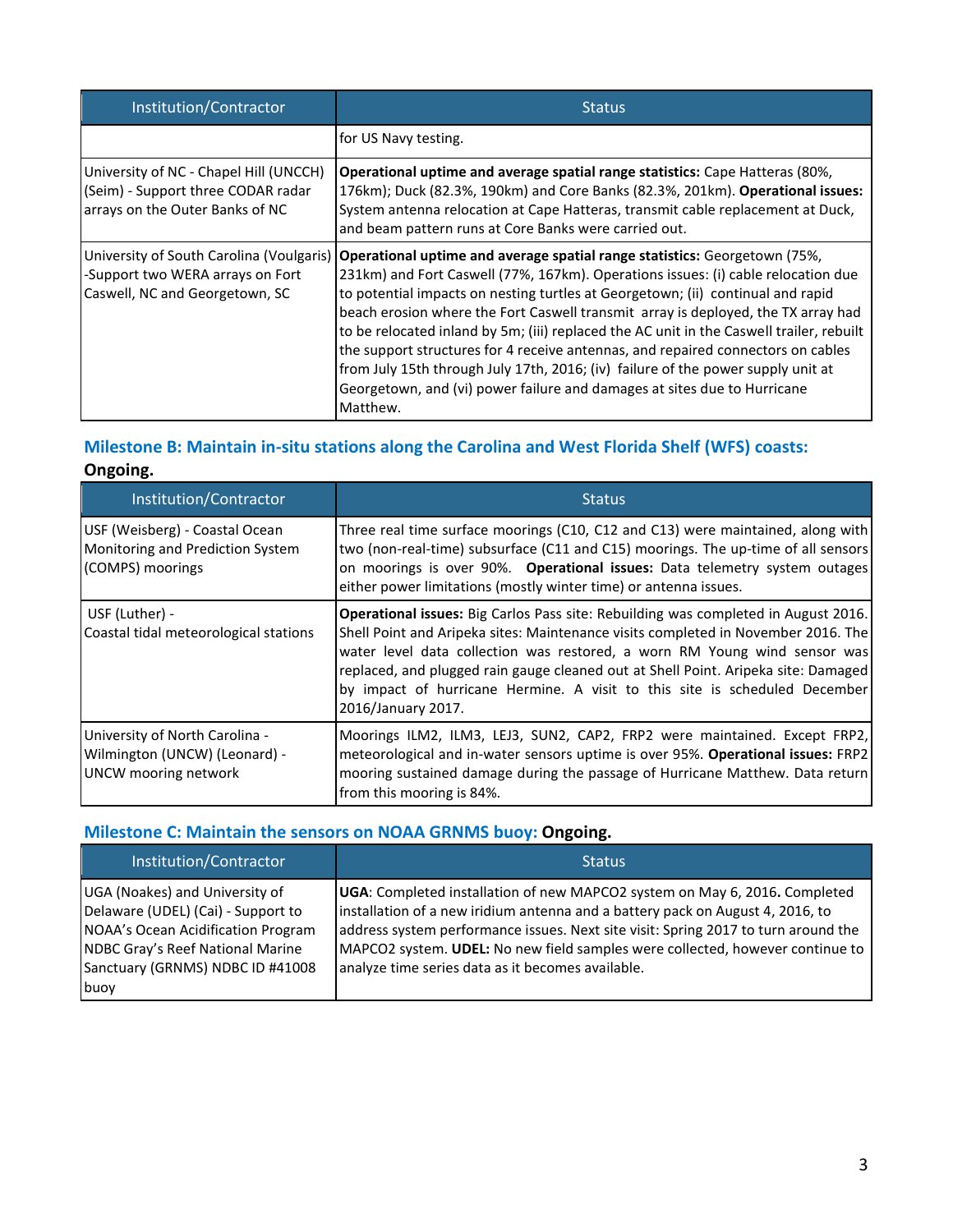## **Goal 3: Begin to address geographic gaps in observations**

#### **Milestone A: Establish a regional glider observatory in the South Atlantic Bight (SAB): Ongoing.**

| Institution/Contractor                 |                | <b>Status</b>                                                      |                                                                               |
|----------------------------------------|----------------|--------------------------------------------------------------------|-------------------------------------------------------------------------------|
| UGA SkIO (Edwards)                     |                | Total Glider Days: 58; Deployment Area: South Atlantic Bight (SAB) |                                                                               |
| North Carolina State University (NCSU) | Glider Name    | # Profiles                                                         | Sensors                                                                       |
| (He)                                   | Modena (UGA)   | 31,612                                                             | CTD, depth, DO, chl-a,                                                        |
| UNCCH (Seim)                           |                |                                                                    | CDOM, turbidity,                                                              |
| USF (Lembke)                           |                |                                                                    | acoustic telemetry                                                            |
| Georgia Institute of Technology        |                |                                                                    | (VMT)                                                                         |
| (Zhang)                                | Salacia (NCSU) | 12,272                                                             | CTD, Loggerhead                                                               |
|                                        |                |                                                                    | Remora passive                                                                |
|                                        |                |                                                                    | acoustics, acoustic                                                           |
|                                        |                |                                                                    | telemetry (VMT)                                                               |
|                                        | Ramses (UNCCH) | 5,900                                                              | CTD, DO, chl-a, CDOM,                                                         |
|                                        |                |                                                                    | turbidity, acoustic                                                           |
|                                        |                |                                                                    | telemetry (VMT)                                                               |
|                                        | Bass (USF)     | 2,396                                                              | CTD, DO, chl-a, CDOM,                                                         |
|                                        |                |                                                                    | turbidity, acoustic                                                           |
|                                        |                |                                                                    | telemetry (VMT)                                                               |
|                                        |                |                                                                    | Data upload to NGDAC: Completed; Anticipated data analysis completion by PIs: |
|                                        | Summer 2017.   |                                                                    |                                                                               |

#### **Milestone B: Install a new coastal water quality and meteorological station in Charleston Harbor, SC: Ongoing.**

| Institution/Contractor | <b>Status</b>                                                                                                              |
|------------------------|----------------------------------------------------------------------------------------------------------------------------|
|                        | South Carolina Department of Natural Held a stakeholder meeting that included local, state and federal interested parties. |
| Resources (Sanger)     | Identified site location (off of Fort Moultrie in water less than 30 ft. deep).                                            |

## **Goal 4: Continue delivery of operational model forecasts and products to serve priority users Milestone A: Enhance and operate a Coupled Marine Environmental Assessment and Prediction System for the SE: Ongoing.**

| Institution/Contractor                          | <b>Status</b>                                                                                                                                                            |
|-------------------------------------------------|--------------------------------------------------------------------------------------------------------------------------------------------------------------------------|
| NCSU (He) - Support and enhance<br>SABGOM model | Ongoing. New model developments including data assimilation, improving model<br>skill assessment, model nesting and couplings with biogeochemistry are being<br>pursued. |

#### **Milestone B: Operate the WFS FVCOM ocean model: Ongoing.**

| Institution/Contractor | <b>Status</b>                                                                                                                                                                                                                |
|------------------------|------------------------------------------------------------------------------------------------------------------------------------------------------------------------------------------------------------------------------|
| USF (Weisberg)         | [FVCOM is a prognostic, unstructured-grid, finite-volume, free-surface, 3-D primitive]<br>equation coastal ocean circulation model, and is run in a nowcast/forecast mode.<br>Results are available via SECOORA data portal. |

#### **Milestone C: Provide an early warning system for swimming beach and shellfish harvesting waters: Ongoing.**

| Institution/Contractor | <b>Status</b>                                                                          |
|------------------------|----------------------------------------------------------------------------------------|
| USC (Porter)           | Enhancement of the previous work to include shellfish harvesting waters has<br>Ibegun. |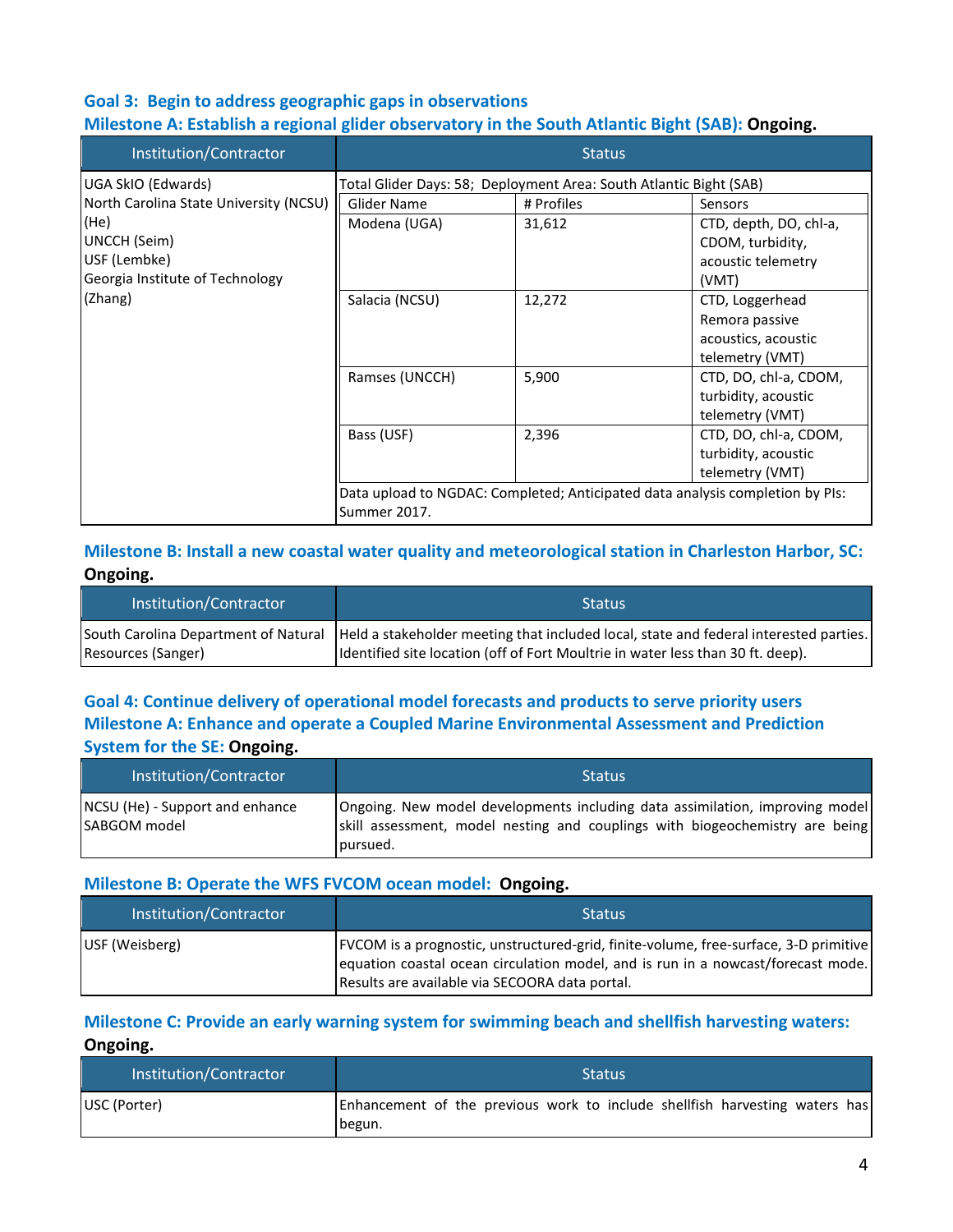#### **Milestone D: Optimize and enhance the SECOORA Marine Weather Portal (MWP): Ongoing.**

| Institution/Contractor | <b>Status</b>                                                                          |
|------------------------|----------------------------------------------------------------------------------------|
| UNCW (Dorton)          | Development site: http://mwp.cormp.org. Anticipated soft launch date: May 31,<br>2017. |

#### **Milestone E: Python Data Analysis Tools for Oceanographic Services: Ongoing.**

| Institution/Contractor                                                                 | <b>Status</b>                                         |
|----------------------------------------------------------------------------------------|-------------------------------------------------------|
| Independent Contractor (Filipe Pires<br>Alvarenga Fernandes, Oceanographer,<br>Brazil) | Progress report submitted to Jennifer Bosch, IOOS PO. |

#### **2) Scope of Work**

Scope of work remains as described i[n Year 1 descope proposal.](http://secoora.org/webfm_send/1862)

#### **3) Personnel and Organizational Structure**

No major changes in SECOORA personnel or organizational structure were made during this reporting period. A current list of SECOORA Members and Board is available on our [website.](http://secoora.org/members/board) SECOORA's Board elected new officers during this reporting period (Chair- Quinton A. White, Jacksonville University; Vice Chair – Rick DeVoe, South Carolina Sea Grant Consortium; Treasurer – George Maul, Florida Institute of Technology; Secretary – Peter Hamilton, Leidos Corporation; At Large: Jeff Copeland, WeatherFlow).

#### **4) Budget Analysis**

The FY16 SECOORA audit was conducted by the firm Elliott Davis Decoscimo, LLC and was finalized in October 2016. There were no negative findings. SECOORA's October 31, 2016 financial report shows a budget balance remaining of approximately \$2.4M. We are within budget and on track with spending. SECOORA continues to receive invoices regularly from our sub-awardees and we process them at one of two bi-monthly administration meetings. All invoices are paid within forty-five days. SECOORA continues to draw from ASAP monthly. As a reminder SECOORA pays out its monthly operational costs (i.e. payroll, etc.) and then conducts the ASAP draws in the middle of the following month for both the preceding month's operation expenses and the sub-awardee invoices.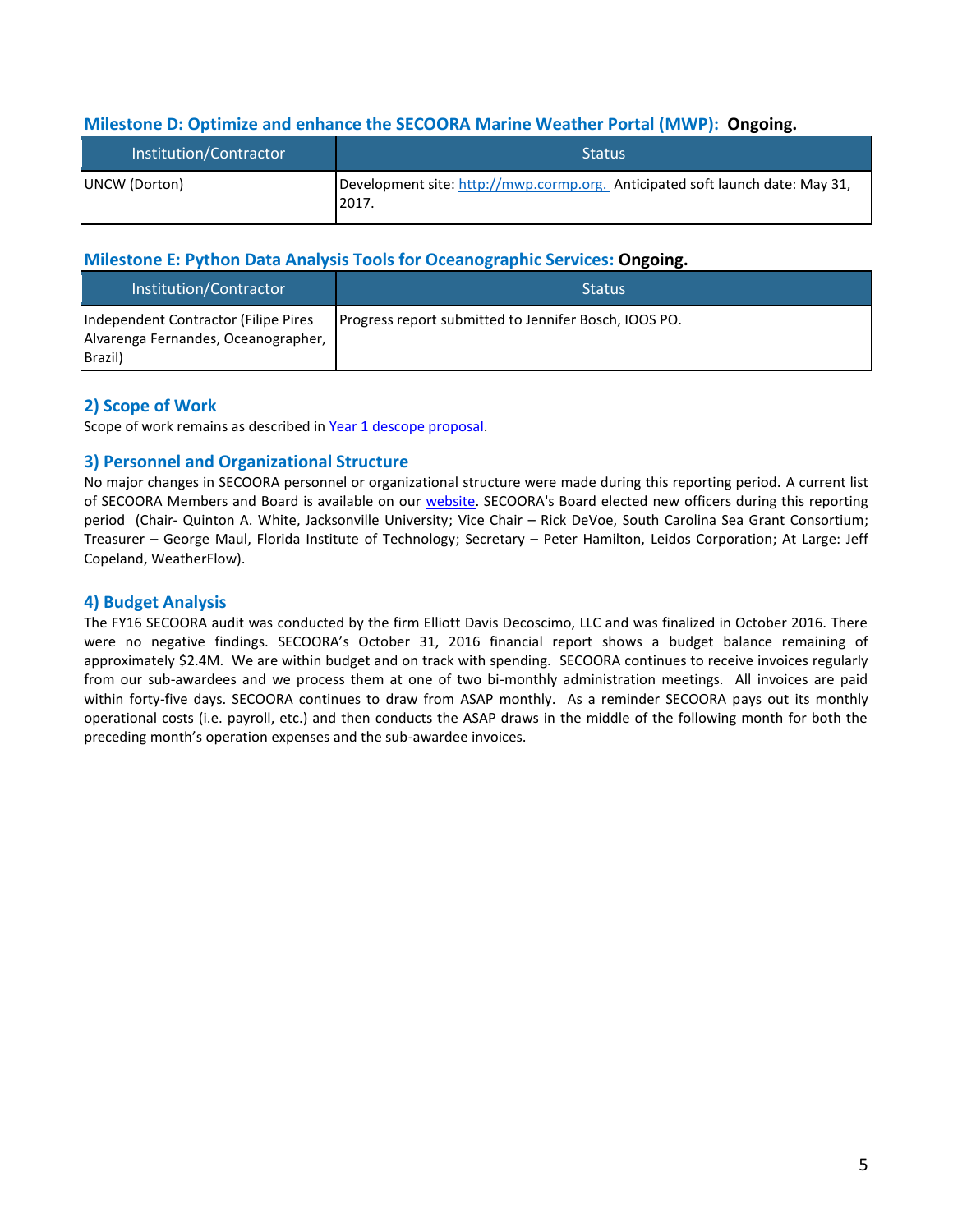| Station ID          | SECOORA: IOOS Asset Inventory v1.0 template (Award# NA16NO50120028)<br>Station Long Name | <b>Ration Description</b>     | <b>Station WMO</b>                      | Station<br>Location Lat | <b>Ration Location</b>      | RA/Federal Affiliation | fatform Type  | strument Type        | Time Period                                                          | <b>Satform Maintaines</b>                           | fatform Operator                                                | perator Email                                                                                                                                                                                                                                    | boerato<br>arter. | ariable Names                                                                                                                                                                                                                                         | fariable Units                                                                     | iltitude/Depth Units (m)                                                                                                                                                                                     |
|---------------------|------------------------------------------------------------------------------------------|-------------------------------|-----------------------------------------|-------------------------|-----------------------------|------------------------|---------------|----------------------|----------------------------------------------------------------------|-----------------------------------------------------|-----------------------------------------------------------------|--------------------------------------------------------------------------------------------------------------------------------------------------------------------------------------------------------------------------------------------------|-------------------|-------------------------------------------------------------------------------------------------------------------------------------------------------------------------------------------------------------------------------------------------------|------------------------------------------------------------------------------------|--------------------------------------------------------------------------------------------------------------------------------------------------------------------------------------------------------------|
| leith               | Onslowbay Outer, NC                                                                      | <b>Onslowbay Outer</b>        | 41064                                   | 34,2071                 | $-76.949$                   | SECOORA/CDIP/Waves     | Buoy          | Mooring              | 2016-12-13T11.08.002                                                 | Iniversity of North Carolina.<br>Wilminston         | <b>Jniversity of North Carolina, Wilminston</b>                 | rtoni@uncw.edu                                                                                                                                                                                                                                   | Academic          | "Air Pressure", "Air Temperature",<br>Humidity', 'Wind Speed', 'Wind<br>Direction', 'Salinity', 'Water<br>("emperature")                                                                                                                              | mb', deg C', %','m/s'<br>degrees', 'ppt', 'deg                                     | Winds: 2.95m (above sea level): Air<br>temneratura nressure and humidity<br>2.79m above sea level: Water<br>temperature and Salinity: 1m below                                                               |
| cap2                | Capers Island Buoy 2                                                                     | Capers Island Buoy 2          | 41029                                   | 32,8028                 | $-79.6236$                  | <b>SECOORA</b>         | Buoy          | Mooring              | 2016-12-13T11-08-007                                                 | <b>Iniversity of North Carolina</b><br>Wilminston   | Jniversity of North Carolina, Wilmington                        | ortoni@uncw.edu                                                                                                                                                                                                                                  | Academic          | [Air Pressure', 'Air Temperature',<br>Humidity', 'Wind Speed', 'Wind<br>Direction', 'Salinity', 'Water<br>Censtereme                                                                                                                                  | mb', deg C', %','m/s'<br>degrees', 'ppt', deg                                      | coolesed                                                                                                                                                                                                     |
| fro2                | Fripp Island Bouy 2                                                                      | <b>frigo Island Bouy 2</b>    | 41033                                   | 32.27                   |                             | -80,4077 SECOORA       | Buoy          | Mooring              | 2016-12-13T11.08.002                                                 | University of North Carolina.<br>Vilminaton         | Jniversity of North Carolina, Wilmington                        | lortonj@uncw.edu                                                                                                                                                                                                                                 | Academic          | ("Air Pressure", "Air Temperature",<br>Humidity', 'Wind Speed', 'Wind<br>Direction', 'Salinity', 'Water                                                                                                                                               | ('mb','deg C','%','m/s',<br>degrees', 'ppt', 'deg                                  |                                                                                                                                                                                                              |
| ilm3                | Wrightsville Beach Buoy 3                                                                | Wrightsville Beach Buoy 3     | 41037                                   | 33,9886                 |                             | -77.361 SECOORA        | <b>buon</b>   | Mooring              |                                                                      | University of North Carolina.<br>Miminaton          | <b>Jniversity of North Carolina, Wilminaton</b>                 | <b><i><u>Charles Charles and The Contractory Company and Charles and Charles and Charles and Charles and Charles and Charles and Charles and Charles and Charles and Charles and Charles and Charles and Charles and Charles and Cha</u></i></b> | <b>Academic</b>   | ("emperature")<br>CAir Pressure', 'Air Temperature',<br>'Humidity', 'Wind Speed', 'Wind<br>Direction', 'Salinity', 'Water                                                                                                                             | ('mb','deg C','%','m/s',<br>'degrees', 'ppt','deg                                  |                                                                                                                                                                                                              |
| ilm2                | Wrightsville Beach Buoy 2                                                                | Wrightsville Beach Buoy 2     | 41038                                   | 34.1418                 | $-77.7187$                  | SECOORA/CDIP/Wayes     | Buoy          | Acoring              | 2016-12-13T11.08.002                                                 | Injurish of North Camlina<br>Milminaton             | <b>Jniversity of North Carolina</b> , Wilmington                | ortonj@uncw.edu                                                                                                                                                                                                                                  | <b>Academic</b>   | ("ensteredne<br>CAir Pressure', 'Air Temperature',<br>IvelW" "Wind Search Winds<br>Direction', 'Salinity', 'Water                                                                                                                                     | ('mb','deg C','%','m/s',<br>'degrees', 'ppt','deg                                  |                                                                                                                                                                                                              |
| sun2                | Sunset Beach Budy 2                                                                      | unset Beach Buoy 2            | 41024                                   | 33.8427                 | $-78.4932$                  | SECOORA                | Buoy          | Acoring              | 2016-12-13T11.08.002                                                 | <b>Jniversity of North Carolina</b> ,<br>Vilminaton | Iniversity of North Carolina, Wilmington                        | <b>The Street of</b>                                                                                                                                                                                                                             | Academic          | ("engineeration")<br>("Air Pressure", "Air Temperature",<br>fumidity', 'Wind Speed', 'Wind<br>Direction', 'Salinity', 'Water                                                                                                                          | ('mb','deg C','%','m/s')<br>degrees', 'ppt', deg                                   |                                                                                                                                                                                                              |
| cin                 | WFS Central Buoy, 25m Isobath                                                            | WFS Central Buoy, 25m Isobath | 42013                                   | 27.17300000             | -82.92400000 SECOORA        |                        | Buoy          | Mooring              | 2016-12-13711-08-002<br>2016-12-13T10:35-002                         | University of South Florida, St.<br>Petersburg      | University of South Florida, St. Petersbunt Haw@mail.usf.edu:   |                                                                                                                                                                                                                                                  | Academic          | mmeratura <sup>n</sup><br>CAir Pressure', 'Air Temperature',<br>Humidity', 'Wind Speed', 'Wind<br>Direction', 'Salinity', 'Water<br>Temperature', 'Longwave Radiation',<br>'Shortwave Radiation', 'Current Speed'<br>Current Direction <sup>2</sup> 3 | 'degrees', 'ppt','deg<br>cm/s", degT")                                             | ('mb'.'dee C'.'%'.'m/s'. Winds: 3.1m: Airtemperature, radiation<br>and Humidity: 1.98m; Air pressure:<br>C.'W/m*2'.'W/m*2'.' 1.93m (all above sea level): Water<br>Temperature and Salinity (1m, 10m,<br>19m |
| $c_{12}$            | WFS Central Buoy, 50m Isobath WFS Central Buoy, 50m Isobath                              |                               | 42022                                   | 27,50400000             | -83.74100000 SECOORA        |                        | Buoy          | Mooring              |                                                                      | University of South Florida, St.<br>Petersburg      | University of South Florida, St. Petersburg Line/Rmail.usf.edu: |                                                                                                                                                                                                                                                  | Academic          | CAir Pressure', 'Air Temperature',<br><b>Maintain Teacher Personal Patients</b><br>Direction', 'Salinity','Water<br>Temperature'. 'Current Speed'.                                                                                                    | degrees', 'ppt','deg<br>C, cm/s', degT')                                           | mb', deg C', 'K', 'm/s', Winds: 3.1m; Airtemperature and<br>Humidity: 1.98m; Air pressure: 1.93m<br>(all above sea level): Water Temperature<br>and Salinity (1m. 20m. 30m)                                  |
| C13                 | WFS South Budy, SOm Isobath                                                              | WFS South Buoy, 50m Isobath   | 42023                                   | 26.01000000             | -83.08600000 SECOORA        |                        | Buoy          | Mooring              | 0016-12-13T10:35-002<br>2016-12-13T10:35-002                         | Injurish of South Rocida St<br>Netersburg           | University of South Florida, St. Petersburg                     | aw@mailusf.edu;                                                                                                                                                                                                                                  | Academic          | Lyrrent Direction' 1<br>("Air Pressure", "Air Temperature",<br><b>Inches Trapp Inches Vehiclesch</b><br>Direction', 'Salinity','Water<br>Temperature'. 'Current Speed'.<br>'Current Direction' )                                                      | mb','deg C','%','m/s',<br>degrees', 'ppt','deg<br>C'om/s'/deaT'l                   | Winds: 3 1m; Airtemnerature and<br>Humidity: 1.98m; Air pressure: 1.93m<br>fall above sea level): Water Temperature<br>and Salinity (1m, 20m, 30m)                                                           |
| SHPF1               | Shell Point, FL                                                                          | Shell Point, FL               | SHPF1                                   | 30.06011667             |                             | -84.2005 SECOORA       | hore station  | <b>Coastal Tower</b> | 2016-12-13T07:54:002                                                 | University of South Florida, St.<br>Petersburg      | University of South Florida, St. Petersburg mluther@usf.edu     |                                                                                                                                                                                                                                                  | Academic          | ("Air Pressure", "Air Temperature",<br>Humidity'.'Wind Speed'. 'Wind<br>Direction', 'Water Level' )                                                                                                                                                   | mb','deg C','%','m/s',<br>'degrees', 'm')                                          | Winds: 12.5m; Air Temperature and<br>Humidity: Sm ; Air Pressure: 1.5m (All<br>sensors are above MSL)                                                                                                        |
| ABDF1               | Aripeka, FL                                                                              | Aripeka, FL                   | 4/09/11                                 | 28.433                  | $-82.667$                   | SECOORA                | Shore station | <b>Castal Tower</b>  | 2016-12-13T09:54:002                                                 | University of South Florida, St.<br>Netersburg      | <b>Jniversity of South Florida, St. Petersburg</b>              | nluther@usf.edu                                                                                                                                                                                                                                  | Academic          | CAir Pressure', 'Air Temperature',<br>Humidity', 'Wind Speed', 'Wind<br>irection'. 'Water Level' 1                                                                                                                                                    | degrees', 'm')                                                                     | mb', deg C', %', 'm/s', Winds: 11.3m; Air Temperature,<br>Humidity and Air Pressure: 2.9m (All<br>sors are above MSL)                                                                                        |
| FHPF1<br><b>CLB</b> | Fred Howard Park, FL                                                                     | red Howard Park, FL           | FHPF1                                   | 28.15325<br>27.73608333 | $-82.80115$<br>-82.69173333 | SECOORA<br>SECOORA     | hore station  | <b>Oastal Tower</b>  | 2016-12-13T09:54:002                                                 | Iniversity of South Florida, St.<br>wtensburg       | <b>Jniversity of South Florida, St. Petersburg</b>              | <b><i><u>Entrancia del arti</u></i></b><br>huther@usf.edu                                                                                                                                                                                        | Academic          | CAir Pressure', 'Air Temperature',<br>fumidity','Wind Speed', 'Wind<br>setion' "Water Lease" 1<br>CAir Pressure', 'Air Temperature',                                                                                                                  | degrees', 'm')                                                                     | ('mb'.'dee C'.'%'.'m/s'. Winds: 11m: Air Temperature. Humidity<br>and Air Pressure: 4m (All sensors are<br><b>COLLEGE</b><br>Winds: 11 2m; Air Temperature                                                   |
|                     | Clam Bayou, FL                                                                           | Clam Bayou, FL                | In Process to<br>est WMO ID<br>assigned |                         |                             |                        | hore station  | <b>Oastal Tower</b>  | 2016-12-13T10-48-002                                                 | University of South Florida, St.<br>Petersburg      | Jniversity of South Florida, St. Petersburg                     |                                                                                                                                                                                                                                                  | Academic          | Humidity'.'Wind Speed'. 'Wind<br>Direction', 'Water Level', 'Dissolved<br>Oxygen', 'pH', 'Salinity', 'Chlorophyll<br>Concentration', 'Water Temperature')                                                                                             | mb', deg C', %', 'm/s'<br>degrees',<br>m'.'ma/l'.'eH'.'eef'.'<br>(Cro g/T, deg C') | <b>bunidity and Air Drassura: 11m; Water</b><br>Temperature 1m (Below MLLW) and all<br>other sensors above MSL                                                                                               |
| BCPF1               | Big Carlos Pass, FL                                                                      | Big Carlos Pass, FL           | BCPF1                                   | 26.40448333             |                             | -81.881 SECOORA        | Shore station | <b>Castal Tower</b>  | Station refurbished (Will become<br>available next reporting period) | University of South Florida, St.<br>Petersburg      | University of South Florida, St. Petersburg                     | nluther@usf.edu                                                                                                                                                                                                                                  | Academic          | ("Air Pressure", "Air Temperature",<br>Humidity', 'Wind Speed', 'Wind<br>irection', 'Water Level' 1                                                                                                                                                   | mb','deg C','%','m/s',<br>degrees', 'm')                                           | Winds: 18.5m; Air Temperature,<br>Humidity and Air Pressure: 14.5m (All<br>sors are above MSL)                                                                                                               |
| NFBF1               | Northwest Florida Bay, FL                                                                | Northwest Florida Bay, FL     | NFBF1                                   | 25.084                  |                             | -81.096 SECOORA        | Shore station | <b>Oastal Tower</b>  | Currently Down                                                       | University of South Florida, St.<br>vtenburg        | University of South Florida, St. Petersburg                     | nluther@usf.edu                                                                                                                                                                                                                                  | Academic          | ("Air Pressure", "Air Temperature",<br>fumidity'.'Wind Speed'. 'Wind<br>Jirection', 'Water Level' 1                                                                                                                                                   | (hr); degrees                                                                      | mb', deg C', '%', 'm/s', Winds: Sm; Air Temperature, Humidity<br>and Air Pressure: 5m (All sensors are<br>ahnus MSL)                                                                                         |
|                     |                                                                                          |                               |                                         |                         |                             |                        |               |                      |                                                                      |                                                     |                                                                 |                                                                                                                                                                                                                                                  |                   |                                                                                                                                                                                                                                                       |                                                                                    |                                                                                                                                                                                                              |
|                     |                                                                                          |                               |                                         |                         |                             |                        |               |                      |                                                                      |                                                     |                                                                 |                                                                                                                                                                                                                                                  |                   |                                                                                                                                                                                                                                                       |                                                                                    |                                                                                                                                                                                                              |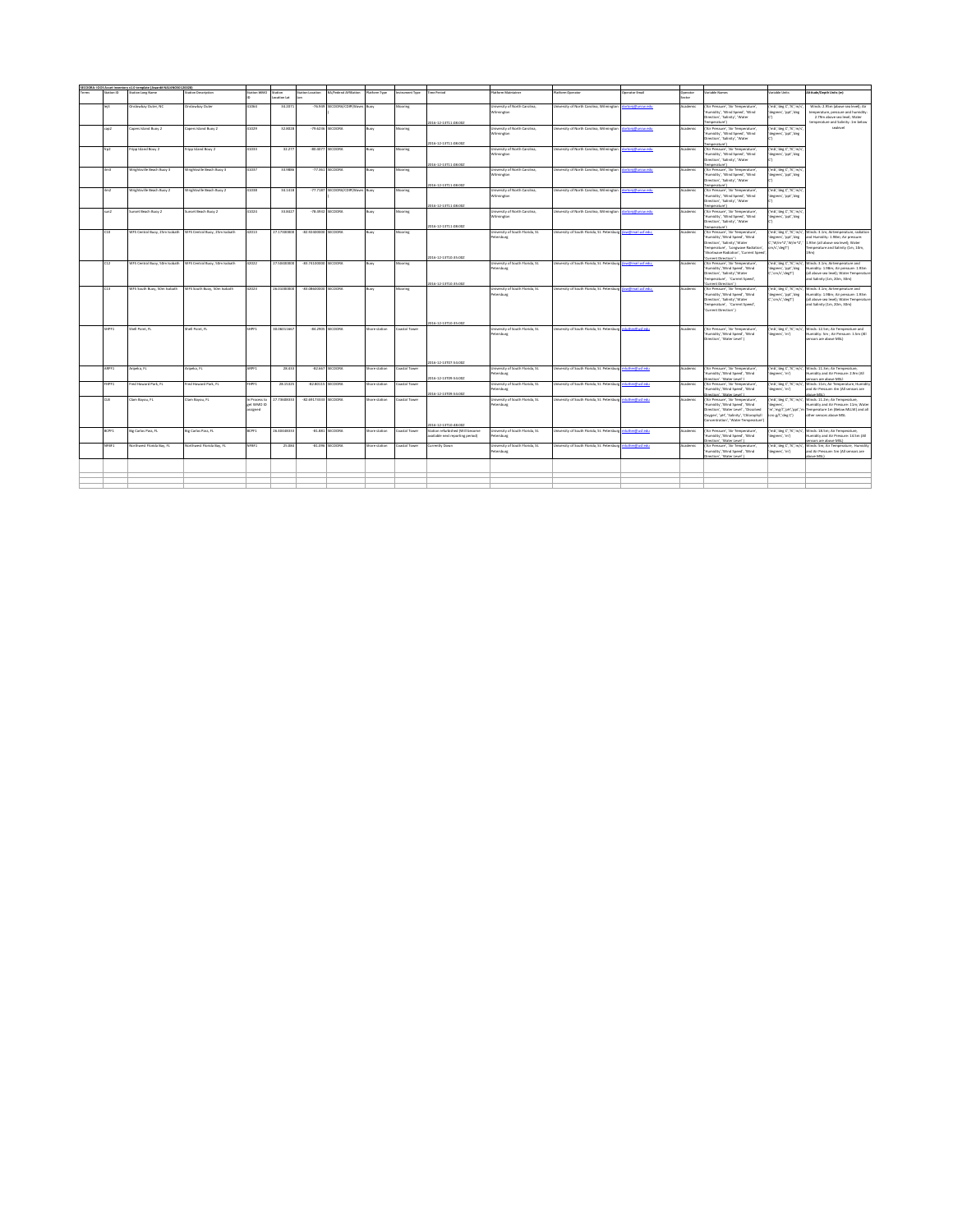| 1005 Asset Inventory v1.0                      |                                |                              |                                     |                               |                                 |                               |                                                              |               |                 |                                                              |                            |                           |                                 |                                                 |                                                               |                                 |                  |
|------------------------------------------------|--------------------------------|------------------------------|-------------------------------------|-------------------------------|---------------------------------|-------------------------------|--------------------------------------------------------------|---------------|-----------------|--------------------------------------------------------------|----------------------------|---------------------------|---------------------------------|-------------------------------------------------|---------------------------------------------------------------|---------------------------------|------------------|
| WASHINGTON, CONTINUES AND ARRESTS AND ARRESTS. |                                |                              |                                     |                               |                                 |                               |                                                              |               |                 |                                                              |                            |                           |                                 |                                                 |                                                               |                                 |                  |
| not posted in the website version. These       |                                |                              |                                     |                               |                                 |                               |                                                              |               |                 |                                                              |                            |                           |                                 |                                                 |                                                               |                                 |                  |
| definitions need to be arreed upon             |                                |                              |                                     |                               |                                 |                               |                                                              |               |                 |                                                              |                            |                           |                                 |                                                 |                                                               |                                 |                  |
| before added to the next version of the        |                                |                              |                                     |                               |                                 |                               |                                                              |               |                 |                                                              |                            |                           |                                 |                                                 |                                                               |                                 |                  |
| inventory and gosted to the website.           |                                |                              |                                     |                               |                                 |                               |                                                              |               |                 |                                                              |                            |                           |                                 |                                                 |                                                               |                                 |                  |
|                                                |                                |                              |                                     |                               |                                 |                               |                                                              |               |                 |                                                              |                            |                           |                                 |                                                 |                                                               |                                 | Altitude/Degth   |
| Tems                                           | Station ID                     | <b>Station Long Name</b>     | Station Description                 | Station WMO ID                | Station Location Lat            | Station Legation Lon          | <b>RA/Federal Affiliation</b>                                | Platform Type | Instrument Type | Time Period                                                  | <b>Platform Maintainer</b> | <b>Platform Operator</b>  | Operator Email                  | Operator Sector                                 | Variable Names                                                | <b>Mariable Holtz</b>           | <b>Units</b>     |
|                                                |                                |                              |                                     | Organization (WMO) assigns a  |                                 |                               |                                                              |               |                 |                                                              |                            |                           |                                 |                                                 |                                                               |                                 |                  |
|                                                |                                |                              |                                     | 5-character alpha-numeric     |                                 |                               |                                                              |               |                 |                                                              |                            |                           |                                 |                                                 |                                                               |                                 |                  |
|                                                |                                |                              |                                     | imation identifier to ocean.  |                                 |                               |                                                              |               |                 |                                                              |                            |                           |                                 |                                                 |                                                               |                                 |                  |
|                                                |                                |                              |                                     | platforms reporting on the    |                                 |                               |                                                              |               |                 |                                                              |                            |                           |                                 |                                                 |                                                               |                                 |                  |
|                                                |                                |                              |                                     | Global Talanommunication      |                                 |                               |                                                              |               |                 |                                                              |                            |                           |                                 |                                                 |                                                               |                                 |                  |
|                                                |                                |                              |                                     | System (GTS), WMO numbers.    |                                 |                               |                                                              |               |                 | Time period of the station                                   |                            |                           |                                 |                                                 |                                                               |                                 |                  |
|                                                |                                |                              |                                     | are allocated depending upon  |                                 |                               |                                                              |               |                 | dealeyment, Changes to                                       |                            |                           |                                 |                                                 | A list of observed parameters A list of units associated with |                                 |                  |
|                                                |                                |                              |                                     | deployment area, and platform |                                 |                               | The RA for federal partner!                                  |               |                 | DescribeSensor metadata                                      |                            |                           | The contact email of the        |                                                 | that we associated with each                                  | each of the observed            | The units of the |
|                                                |                                | Long name or description:    |                                     | type (i.e. drifting buoys,    | Bounds for a network of         | Bounds for a network of       | with which the provider of the A term describing the type of |               |                 | should reset the time period of                              |                            |                           | station contatoris). May be the |                                                 | station. Each station has                                     | parameters. The number of       | altitude/depth   |
|                                                | A unique identifier for a      | typically applied to assets. |                                     | moored buoys, ocean           | stations, the goint location of | stations, the goint location  | station data is affiliated. There glatform that houses the   |               |                 | record. The end of the time                                  | The organization with the  | The organization that has | station owner as well, but an   |                                                 | multiple sensors, and each                                    | variable units should equal the | used for sensors |
|                                                | station, specified using a URN | expecially stations and      | Deposited as a diffuse market. This | reference sites, and profiles | single stations, or a list of   | single stations, or a list of | are no implications from this sensors (e.g. buoy, shore      |               |                 | range should indicate the time grimary responsibiliy for the |                            | primary penership for the | parter role is not currently    | Contained against their buys                    | sensor may record one or                                      | number of observed              | at a given       |
| <b>Definitions</b>                             | following IOOS conventions.    | networks of stations         | is realatively free form            | floats)                       | locations for trainctories      | locations for trainctories    | yery loose affiliation.                                      | station, etc) |                 | of last observation                                          | maintenance of the glatorm | platform                  | specified.                      | describes the station operator   more variables |                                                               | parameters                      | station          |
|                                                |                                |                              |                                     |                               |                                 |                               |                                                              |               |                 |                                                              |                            |                           |                                 |                                                 |                                                               |                                 |                  |
|                                                |                                |                              |                                     |                               |                                 |                               |                                                              |               |                 |                                                              |                            |                           |                                 |                                                 |                                                               |                                 |                  |
|                                                |                                |                              |                                     |                               |                                 |                               |                                                              |               |                 |                                                              |                            |                           |                                 |                                                 |                                                               |                                 |                  |
|                                                |                                |                              |                                     |                               |                                 |                               |                                                              |               |                 |                                                              |                            |                           |                                 |                                                 |                                                               |                                 |                  |
|                                                |                                |                              |                                     |                               |                                 |                               |                                                              |               |                 |                                                              |                            |                           |                                 |                                                 |                                                               |                                 |                  |
|                                                |                                |                              |                                     |                               |                                 |                               |                                                              |               |                 |                                                              |                            |                           |                                 |                                                 |                                                               |                                 |                  |
|                                                |                                |                              |                                     |                               |                                 |                               |                                                              |               |                 |                                                              |                            |                           |                                 |                                                 |                                                               |                                 |                  |
|                                                |                                |                              |                                     |                               |                                 |                               |                                                              |               |                 |                                                              |                            |                           |                                 |                                                 |                                                               |                                 |                  |
|                                                |                                |                              |                                     |                               |                                 |                               |                                                              |               |                 |                                                              |                            |                           |                                 |                                                 |                                                               |                                 |                  |
|                                                |                                |                              |                                     |                               |                                 |                               |                                                              |               |                 |                                                              |                            |                           |                                 |                                                 |                                                               |                                 |                  |
|                                                |                                |                              |                                     |                               |                                 |                               |                                                              |               |                 |                                                              |                            |                           |                                 |                                                 |                                                               |                                 |                  |
|                                                |                                |                              |                                     |                               |                                 |                               |                                                              |               |                 |                                                              |                            |                           |                                 |                                                 |                                                               |                                 |                  |
|                                                |                                |                              |                                     |                               |                                 |                               |                                                              |               |                 |                                                              |                            |                           |                                 |                                                 |                                                               |                                 |                  |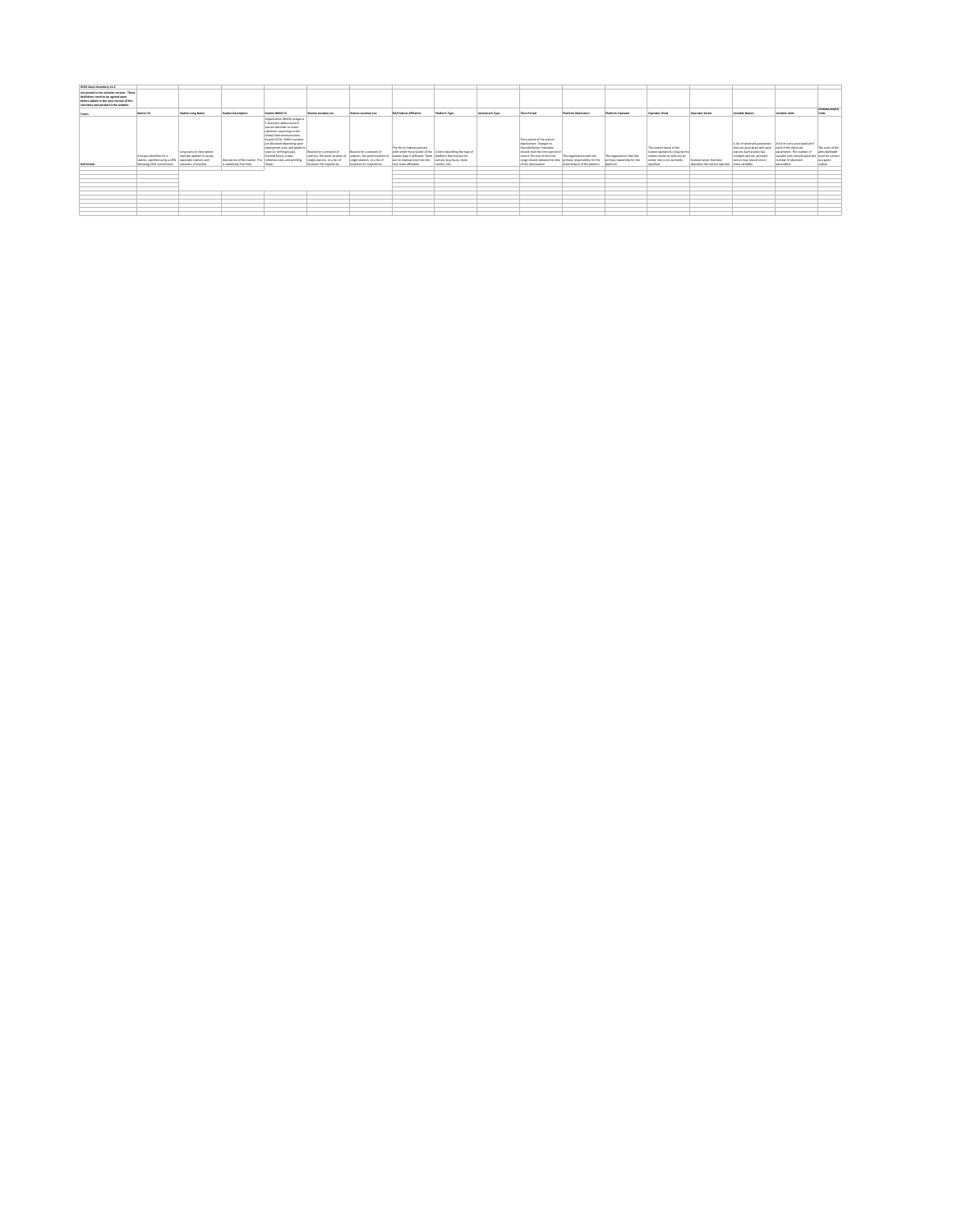#### Instructions:

This IOOS Observing Asset Inventory template is to be filled out annually by the IOOS Regional Associations and submitted with their December Progress report.

If an RA has published their list of assets online, they can point to this filled out template.

Including a graphic of pdf inventory with the December Progress report is not an acceptable substitution.

The template can be found at http://www.ioos.noaa.gov/regions/ra\_asset\_inventory\_v1.0\_template.xlsx

This is version 1.0 and will be updated as needed.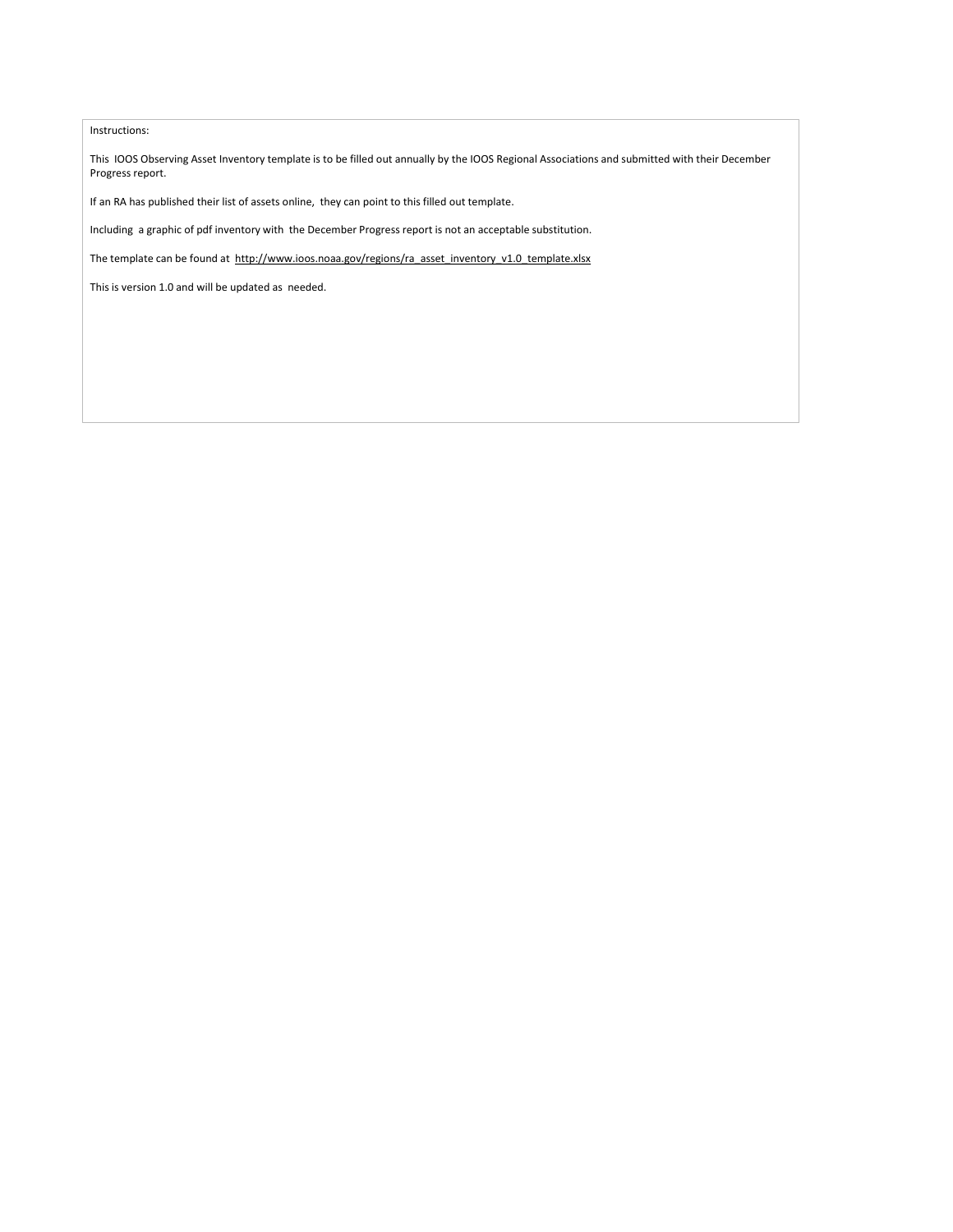|                                                                       | University of South Florida HFR New Yr 1 Obs Sys Expenditures                                                                                                                                                                          | <b>Period of Performance:</b>                                                                                                                                                                                                                                | 06/01/2016 to 11/30/2016                                                                                                                                                                                   |                                                                                                                                                                                                                                                                                                                                                                                                                                                     |                                            |                                                                                                                                                                                                                                                                                     |                                                                                                                                                                                                                                                           |                                                                                                                                |                                                   |
|-----------------------------------------------------------------------|----------------------------------------------------------------------------------------------------------------------------------------------------------------------------------------------------------------------------------------|--------------------------------------------------------------------------------------------------------------------------------------------------------------------------------------------------------------------------------------------------------------|------------------------------------------------------------------------------------------------------------------------------------------------------------------------------------------------------------|-----------------------------------------------------------------------------------------------------------------------------------------------------------------------------------------------------------------------------------------------------------------------------------------------------------------------------------------------------------------------------------------------------------------------------------------------------|--------------------------------------------|-------------------------------------------------------------------------------------------------------------------------------------------------------------------------------------------------------------------------------------------------------------------------------------|-----------------------------------------------------------------------------------------------------------------------------------------------------------------------------------------------------------------------------------------------------------|--------------------------------------------------------------------------------------------------------------------------------|---------------------------------------------------|
| <b>Expendables:</b>                                                   | Software:                                                                                                                                                                                                                              | Hardware:                                                                                                                                                                                                                                                    | Communications:                                                                                                                                                                                            | <b>Facilities:</b>                                                                                                                                                                                                                                                                                                                                                                                                                                  | Labor:                                     | Testing & Calibration: Data Mgmt & Data                                                                                                                                                                                                                                             |                                                                                                                                                                                                                                                           | Transportation:                                                                                                                | <b>Travel to</b>                                  |
|                                                                       |                                                                                                                                                                                                                                        |                                                                                                                                                                                                                                                              |                                                                                                                                                                                                            |                                                                                                                                                                                                                                                                                                                                                                                                                                                     |                                            |                                                                                                                                                                                                                                                                                     | Archive:                                                                                                                                                                                                                                                  |                                                                                                                                | Working                                           |
|                                                                       |                                                                                                                                                                                                                                        |                                                                                                                                                                                                                                                              |                                                                                                                                                                                                            |                                                                                                                                                                                                                                                                                                                                                                                                                                                     |                                            |                                                                                                                                                                                                                                                                                     |                                                                                                                                                                                                                                                           |                                                                                                                                | Groups &                                          |
|                                                                       |                                                                                                                                                                                                                                        |                                                                                                                                                                                                                                                              |                                                                                                                                                                                                            |                                                                                                                                                                                                                                                                                                                                                                                                                                                     |                                            |                                                                                                                                                                                                                                                                                     |                                                                                                                                                                                                                                                           |                                                                                                                                | <b>Conferences</b>                                |
| Replenishment of supplies<br><b>(THIS MAY NOT BE</b><br>NECESSARY-JH) | Costs for applications and<br>mission software, commercial off- mission hardware (sensors,<br>the-shelf software,<br>communications software and the communications<br>cost of software modifications.<br>improvements and maintenance | Investment in durable<br>platforms, information and<br>technology); and<br>modifications and<br>maintenance to systems<br>land mission hardware:<br>includes engineering and off-<br>site repairs, and unit-level<br>replacement of persistent<br>components | Costs associated with<br>leased circuits, internet<br>service, mobile phone<br>service & telemetry<br>required to collect data<br>and deliver data from<br>radar sites to regional or<br>Inational servers | Costs associated with<br><b>facilities and facilities</b><br>infrastructure. Includes,<br>leases and cost of utilities costs for all field<br>(power and fuel, but<br>excluding<br>communications costs),<br>maintenance and repair<br>for shelters, antenna<br>bases, and HVAC<br>equipment, security<br>fencing or other security-<br>related expenses,<br>lightning protection, and<br>grounds and access<br>maintenance fees<br>including rent. | Sum of salary,<br>their indirect<br>labor. | Labor and<br>fringe benefits & transportation costs and processing<br>(surface transport)<br>and days-at-sea) to to the point of<br>test and calibrate<br>antennas; excludes or regional<br>facilities, software<br>and hardware<br>needed for test and analysis and<br>calibration | Cost of managing<br>radial velocity data and repair/replace<br>delivery to national excludes test and<br>servers, including<br>data quality<br>control; meta-data<br>management and<br>maintenance; and<br>allocated cost of<br>long-term data<br>archive | <b>Transportation costs</b><br>to conduct to maintain n, lodging &<br>radar site equipment;<br>calibration transport<br>costs. | Transportatio<br>associated<br>travel<br>expenses |
| \$2,231                                                               | \$1,441                                                                                                                                                                                                                                | \$9,143                                                                                                                                                                                                                                                      | \$5,220                                                                                                                                                                                                    | \$2,720                                                                                                                                                                                                                                                                                                                                                                                                                                             | \$37,695                                   |                                                                                                                                                                                                                                                                                     |                                                                                                                                                                                                                                                           | \$791                                                                                                                          | \$5,275                                           |
|                                                                       |                                                                                                                                                                                                                                        |                                                                                                                                                                                                                                                              |                                                                                                                                                                                                            |                                                                                                                                                                                                                                                                                                                                                                                                                                                     |                                            |                                                                                                                                                                                                                                                                                     |                                                                                                                                                                                                                                                           |                                                                                                                                |                                                   |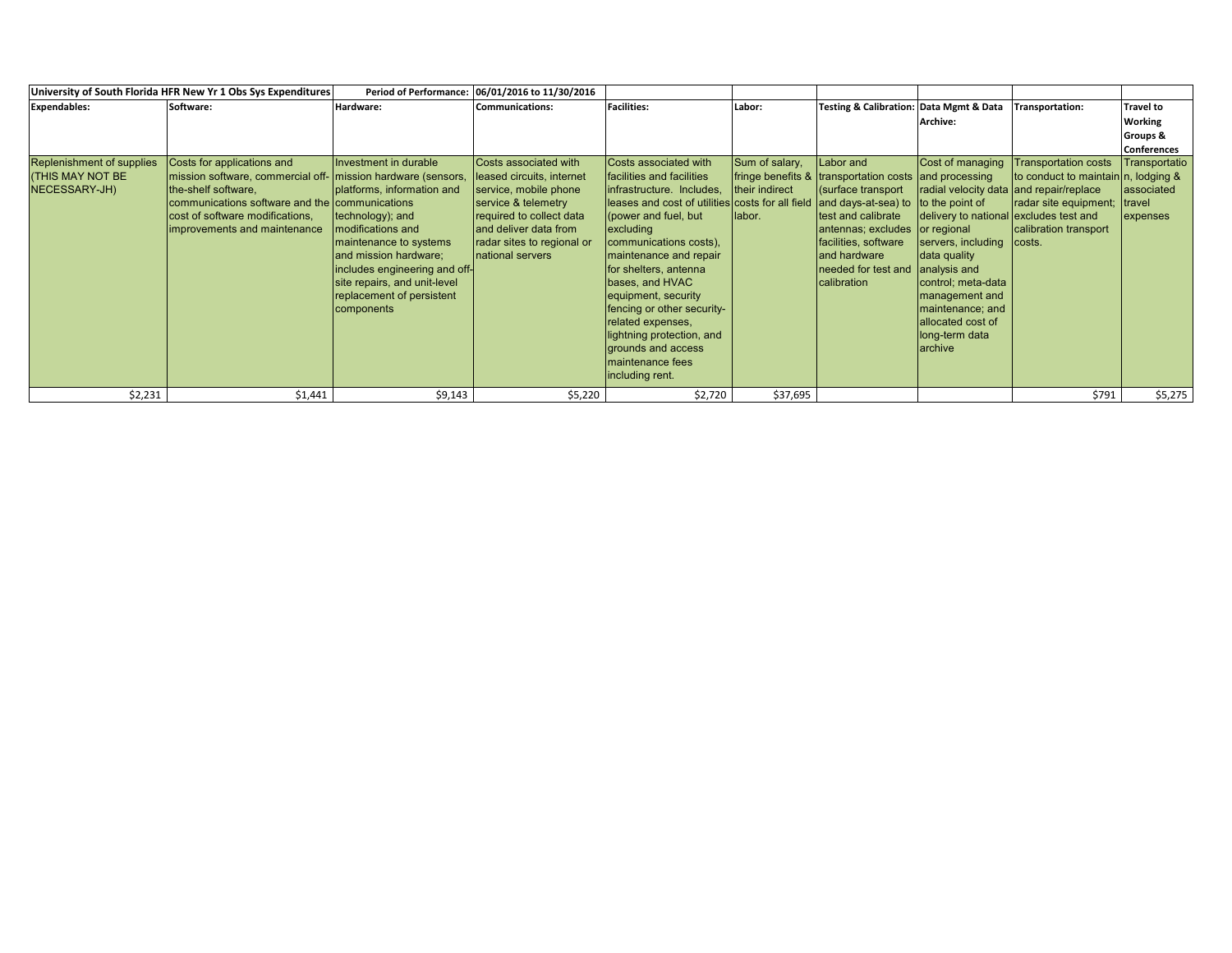| Software:<br><b>Facilities:</b><br>Hardware:<br><b>Communications:</b><br>Labor:<br>Testing & Calibration: Data Mgmt & Data<br><b>Transportation:</b><br>Archive:<br>Costs for applications and mission<br>Investment in durable mission hardware (sensors,<br>Costs associated with<br>Costs associated with Sum of salary,<br>Labor and<br>Cost of managing<br>Transportation costs to<br>supplies (THIS MAY software, commercial off-the-shelf<br>platforms, information and communications<br>facilities and facilities fringe benefits &<br>leased circuits, internet<br>and processing<br>conduct to maintain<br>transportation costs<br>NOT BE NECESSARY-Software, communications software and<br>their indirect<br>technology); and modifications and maintenance<br>(surface transport<br>radial velocity data<br>and repair/replace<br>service, mobile phone<br>infrastructure.<br>the cost of software modifications.<br>to systems and mission hardware: includes<br>costs for all field<br>service & telemetry<br>Includes, leases and<br>and days-at-sea) to<br>to the point of<br>radar site equipment;<br>travel<br>engineering and off-site repairs, and unit-level<br>improvements and maintenance<br>required to collect data<br>cost of utilities<br>labor.<br>test and calibrate<br>delivery to national<br>excludes test and |                                | University of Miami HFR New Yr 1 Obs Sys Expenditures | <b>Period of Performance:</b> | 06/01/2016 to 11/30/2016 |  |  |                                                               |
|----------------------------------------------------------------------------------------------------------------------------------------------------------------------------------------------------------------------------------------------------------------------------------------------------------------------------------------------------------------------------------------------------------------------------------------------------------------------------------------------------------------------------------------------------------------------------------------------------------------------------------------------------------------------------------------------------------------------------------------------------------------------------------------------------------------------------------------------------------------------------------------------------------------------------------------------------------------------------------------------------------------------------------------------------------------------------------------------------------------------------------------------------------------------------------------------------------------------------------------------------------------------------------------------------------------------------------------------------|--------------------------------|-------------------------------------------------------|-------------------------------|--------------------------|--|--|---------------------------------------------------------------|
|                                                                                                                                                                                                                                                                                                                                                                                                                                                                                                                                                                                                                                                                                                                                                                                                                                                                                                                                                                                                                                                                                                                                                                                                                                                                                                                                                    | <b>Expendables:</b>            |                                                       |                               |                          |  |  | <b>Travel to</b><br>Working<br>Groups &<br><b>Conferences</b> |
| replacement of persistent components<br>and deliver data from<br>(power and fuel, but<br>antennas; excludes<br>or regional servers,<br>calibration transport<br>including data<br>excluding<br>facilities, software<br>radar sites to regional or<br>costs.<br>national servers<br>and hardware needed quality analysis and<br>communications<br>costs), maintenance<br>control: meta-data<br>for test and<br>and repair for<br>calibration<br>management and<br>shelters, antenna<br>maintenance: and<br>bases, and HVAC<br>allocated cost of<br>equipment, security<br>long-term data<br>fencing or other<br>larchive<br>security-related<br>expenses, lightning<br>protection, and<br>grounds and access<br>maintenance fees<br>including rent.                                                                                                                                                                                                                                                                                                                                                                                                                                                                                                                                                                                                 | <b>Replenishment of</b><br>JH) |                                                       |                               |                          |  |  | Transportation<br>lodging &<br>associated<br>expenses         |
| \$500.00<br>\$30,000.00<br>\$420.00<br>\$650.00<br>\$47,500.00<br>\$1,500.00<br>\$6,000.00<br>\$1,500.00<br>\$0.00                                                                                                                                                                                                                                                                                                                                                                                                                                                                                                                                                                                                                                                                                                                                                                                                                                                                                                                                                                                                                                                                                                                                                                                                                                 |                                |                                                       |                               |                          |  |  | \$0.00                                                        |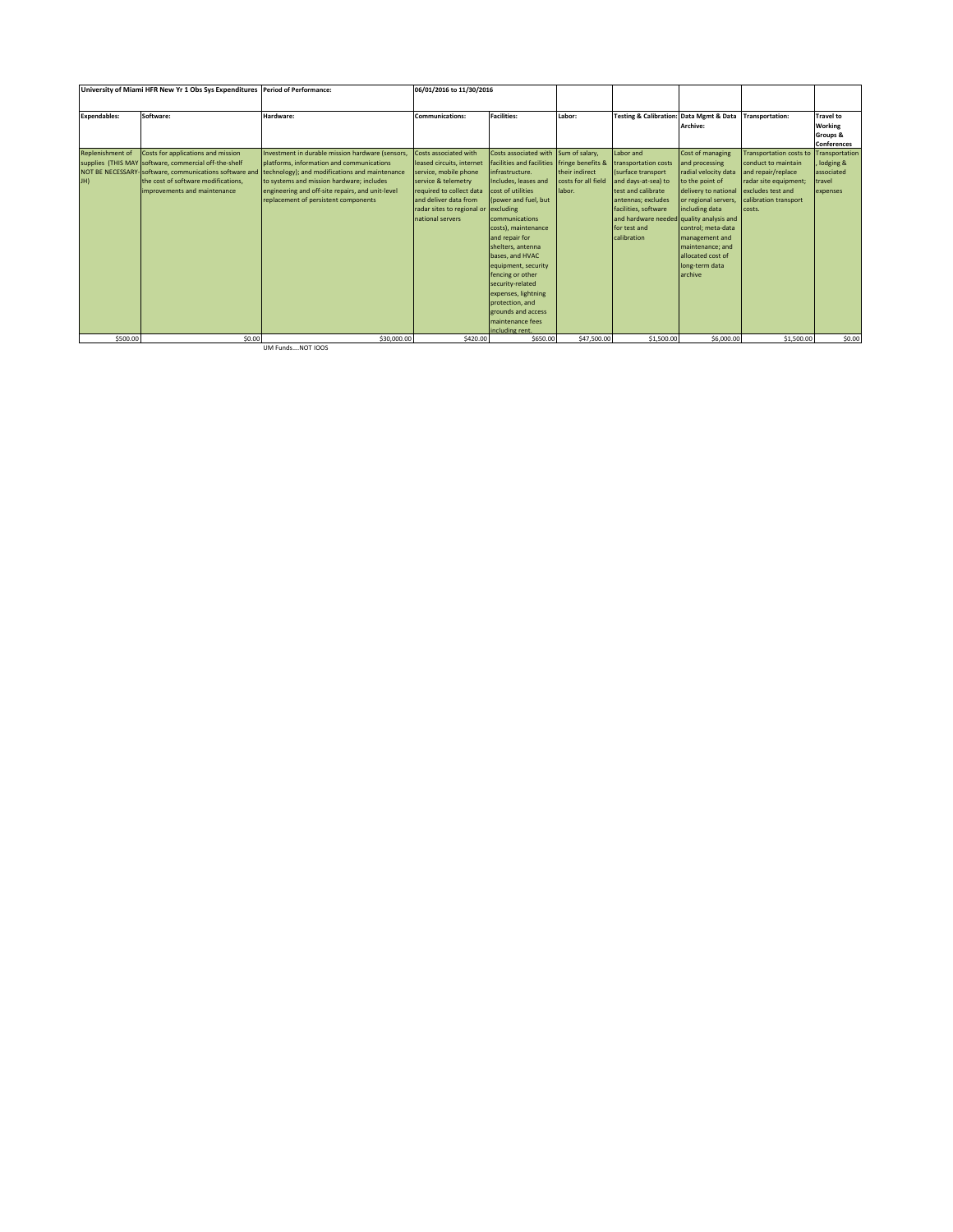|                          | University of North Carolina Chapel Hill HFR New Yr 1 Obs Sys Expenditures | <b>Period of Performance:</b> | 06/01/2016 to 11/30/2016             |                                             |                     |                                          |                                         |                                |                    |                          |  |
|--------------------------|----------------------------------------------------------------------------|-------------------------------|--------------------------------------|---------------------------------------------|---------------------|------------------------------------------|-----------------------------------------|--------------------------------|--------------------|--------------------------|--|
| <b>Expendables:</b>      | Software:                                                                  | Hardware:                     | <b>Communications:</b>               | <b>Facilities:</b>                          | Labor:              |                                          | Testing & Calibration: Data Mgmt & Data | Transportation:                | <b>Travel to</b>   |                          |  |
|                          |                                                                            |                               |                                      |                                             |                     |                                          | Archive:                                |                                | Working            |                          |  |
|                          |                                                                            |                               |                                      |                                             |                     |                                          |                                         |                                | Groups &           |                          |  |
|                          |                                                                            |                               |                                      |                                             |                     |                                          |                                         |                                | <b>Conferences</b> |                          |  |
| Replenishment of         | Costs for applications and mission software,                               | Investment in durable         | Costs associated with                | Costs associated with Sum of salary,        |                     | Labor and                                | Cost of managing                        | <b>Transportation costs to</b> | Transportation     |                          |  |
| supplies (THIS MAY       | commercial off-the-shelf software, communications                          | mission hardware (sensors,    | leased circuits, internet            | facilities and facilities fringe benefits & |                     | transportation costs                     | and processing                          | conduct to maintain            | lodging &          |                          |  |
| <b>NOT BE NECESSARY-</b> | software and the cost of software modifications.                           | platforms, information and    | service, mobile phone                | infrastructure.                             | their indirect      | (surface transport                       | radial velocity data                    | and repair/replace             | associated         |                          |  |
| JH)                      | improvements and maintenance                                               | communications                | service & telemetry                  | Includes, leases and                        | costs for all field | and days-at-sea) to                      | to the point of                         | radar site equipment;          | travel expenses    |                          |  |
|                          |                                                                            | technology); and              | required to collect data             | cost of utilities (power labor.             |                     | test and calibrate                       | delivery to national                    | excludes test and              |                    |                          |  |
|                          |                                                                            | modifications and             | and deliver data from                | and fuel, but                               |                     | antennas: excludes                       | or regional servers,                    | calibration transport          |                    |                          |  |
|                          |                                                                            | maintenance to systems        | radar sites to regional or excluding |                                             |                     | facilities, software                     | including data                          | costs.                         |                    |                          |  |
|                          |                                                                            | and mission hardware:         | national servers                     | communications                              |                     | and hardware needed quality analysis and |                                         |                                |                    |                          |  |
|                          |                                                                            | includes engineering and      |                                      | costs), maintenance                         |                     | for test and                             | control: meta-data                      |                                |                    |                          |  |
|                          |                                                                            | off-site repairs, and unit-   |                                      | and repair for                              |                     | calibration                              | management and                          |                                |                    |                          |  |
|                          |                                                                            | level replacement of          |                                      | shelters, antenna                           |                     |                                          | maintenance: and                        |                                |                    |                          |  |
|                          |                                                                            | persistent components         |                                      | bases, and HVAC                             |                     |                                          | allocated cost of                       |                                |                    |                          |  |
|                          |                                                                            |                               |                                      | equipment, security                         |                     |                                          | long-term data                          |                                |                    |                          |  |
|                          |                                                                            |                               |                                      | fencing or other                            |                     |                                          | archive                                 |                                |                    |                          |  |
|                          |                                                                            |                               |                                      | security-related                            |                     |                                          |                                         |                                |                    |                          |  |
|                          |                                                                            |                               |                                      | expenses, lightning                         |                     |                                          |                                         |                                |                    |                          |  |
|                          |                                                                            |                               |                                      | protection, and                             |                     |                                          |                                         |                                |                    |                          |  |
|                          |                                                                            |                               |                                      | grounds and access                          |                     |                                          |                                         |                                |                    |                          |  |
|                          |                                                                            |                               |                                      | maintenance fees                            |                     |                                          |                                         |                                |                    |                          |  |
|                          |                                                                            |                               |                                      | including rent.                             |                     |                                          |                                         |                                |                    |                          |  |
|                          |                                                                            | \$171.10                      |                                      |                                             | \$8,743.20          |                                          |                                         |                                |                    | as of late October, 2016 |  |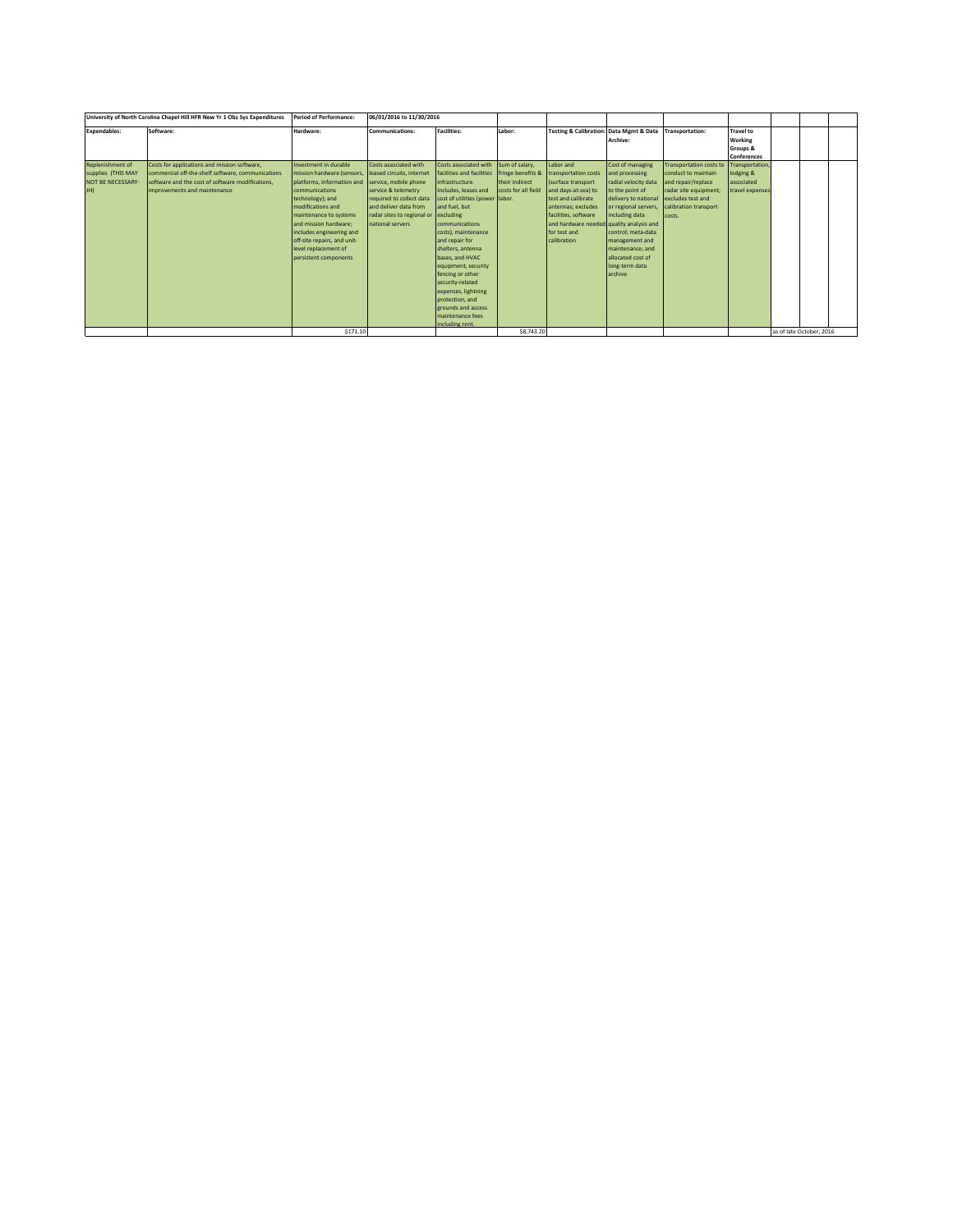| University of South Carolina HFR New Yr 1 Obs Sys Expenditures | Period of Performance:                                                                                                                                                                            | 06/01/2016 to 11/30/2016                                                                                                                                                                                                                                                                                    |                                                                                                                                                                                                           |                                                                                                                                                                                                                                                                                                                                                                                                                                   |                                                             |                                                                                                                                                                                                                                                                |                                                                                                                                                                                                                                              |                                                                                                                                                                                |                                   |
|----------------------------------------------------------------|---------------------------------------------------------------------------------------------------------------------------------------------------------------------------------------------------|-------------------------------------------------------------------------------------------------------------------------------------------------------------------------------------------------------------------------------------------------------------------------------------------------------------|-----------------------------------------------------------------------------------------------------------------------------------------------------------------------------------------------------------|-----------------------------------------------------------------------------------------------------------------------------------------------------------------------------------------------------------------------------------------------------------------------------------------------------------------------------------------------------------------------------------------------------------------------------------|-------------------------------------------------------------|----------------------------------------------------------------------------------------------------------------------------------------------------------------------------------------------------------------------------------------------------------------|----------------------------------------------------------------------------------------------------------------------------------------------------------------------------------------------------------------------------------------------|--------------------------------------------------------------------------------------------------------------------------------------------------------------------------------|-----------------------------------|
| <b>Expendables:</b>                                            | Software:                                                                                                                                                                                         | Hardware:                                                                                                                                                                                                                                                                                                   | <b>Communications:</b>                                                                                                                                                                                    | <b>Facilities:</b>                                                                                                                                                                                                                                                                                                                                                                                                                | Labor:                                                      | <b>Testing &amp; Calibration: Data Mgmt &amp; Data</b>                                                                                                                                                                                                         | Archive:                                                                                                                                                                                                                                     | Transportation:                                                                                                                                                                | <b>Travel to</b><br>Working       |
|                                                                |                                                                                                                                                                                                   |                                                                                                                                                                                                                                                                                                             |                                                                                                                                                                                                           |                                                                                                                                                                                                                                                                                                                                                                                                                                   |                                                             |                                                                                                                                                                                                                                                                |                                                                                                                                                                                                                                              |                                                                                                                                                                                | Groups &<br><b>Conferences</b>    |
| Replenishment of supplies (THIS MAY NOT BE NECESSARY-JH)       | Costs for applications and<br>mission software.<br>commercial off-the-shelf<br>software, communications<br>software and the cost of<br>software modifications,<br>improvements and<br>maintenance | Investment in durable<br>mission hardware (sensors,<br>platforms, information and<br>communications<br>technology); and<br>modifications and<br>maintenance to systems<br>and mission hardware;<br>includes engineering and off-<br>site repairs, and unit-level<br>replacement of persistent<br>components | Costs associated with<br>leased circuits, internet<br>service, mobile phone<br>service & telemetry<br>required to collect data<br>and deliver data from<br>radar sites to regional or<br>national servers | Costs associated with<br>facilities and facilities<br>infrastructure.<br>Includes, leases and<br>cost of utilities (power<br>and fuel, but excluding<br>communications<br>costs), maintenance<br>and repair for shelters,<br>antenna bases, and<br><b>HVAC</b> equipment.<br>security fencing or<br>other security-related<br>expenses, lightning<br>protection, and<br>grounds and access<br>maintenance fees<br>including rent. | Sum of salary,<br>fringe benefits &<br>for all field labor. | Labor and<br>transportation costs<br>their indirect costs (surface transport and radial velocity data<br>days-at-sea) to test<br>and calibrate<br>antennas; excludes<br>facilities, software and including data<br>hardware needed for<br>test and calibration | Cost of managing<br>and processing<br>to the point of<br>delivery to national<br>or regional servers,<br>quality analysis and<br>control: meta-data<br>management and<br>maintenance: and<br>allocated cost of<br>long-term data<br>larchive | <b>Transportation costs to</b><br>conduct to maintain and lodging &<br>repair/replace radar site associated<br>equipment: excludes<br>test and calibration<br>transport costs. | Transportation<br>travel expenses |
| \$650.00                                                       | \$400.00                                                                                                                                                                                          | \$2,050.00                                                                                                                                                                                                                                                                                                  | \$1,426.00                                                                                                                                                                                                | \$680.00                                                                                                                                                                                                                                                                                                                                                                                                                          | \$15,075.00                                                 |                                                                                                                                                                                                                                                                | \$1,200.00                                                                                                                                                                                                                                   | \$1,110.00                                                                                                                                                                     |                                   |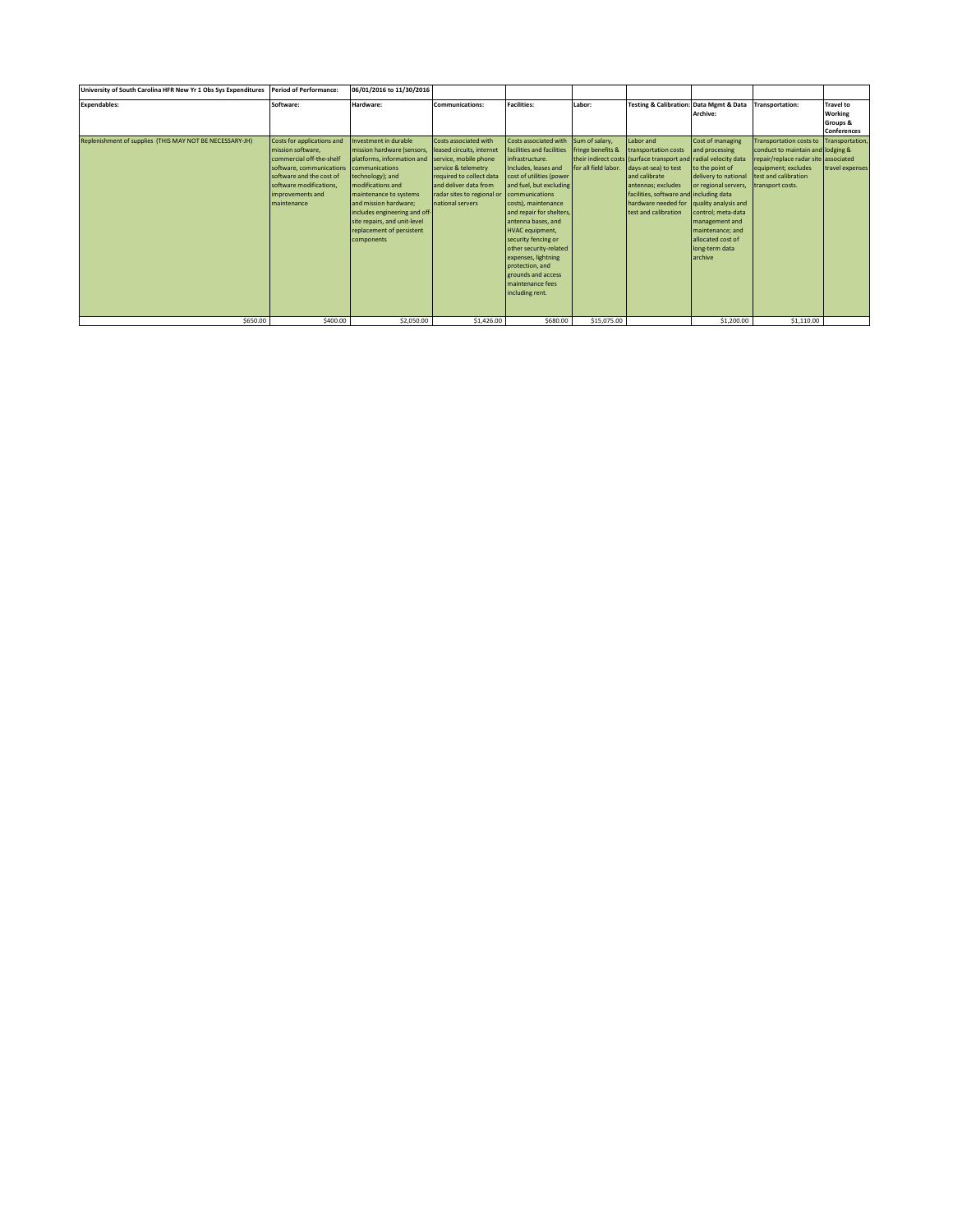| University of Georgia Skidaway Institute of Oceanography HFR New Yr 1 Obs Sys Expenditures | <b>Period of Performance:</b>                                                                                                                                                                                                                 | 06/01/2016 to 11/30/2016                                                                                                                                                                                                                                                       |                                                                                                                                                                                                          |                                                                                                                                                                                                                                                                                                                                                                                                                       |                                           |                                                                                                                                                                                                                                                                         |                                                                                                                                                                                                                                       |                                                                                                                                                                         |                                                               |
|--------------------------------------------------------------------------------------------|-----------------------------------------------------------------------------------------------------------------------------------------------------------------------------------------------------------------------------------------------|--------------------------------------------------------------------------------------------------------------------------------------------------------------------------------------------------------------------------------------------------------------------------------|----------------------------------------------------------------------------------------------------------------------------------------------------------------------------------------------------------|-----------------------------------------------------------------------------------------------------------------------------------------------------------------------------------------------------------------------------------------------------------------------------------------------------------------------------------------------------------------------------------------------------------------------|-------------------------------------------|-------------------------------------------------------------------------------------------------------------------------------------------------------------------------------------------------------------------------------------------------------------------------|---------------------------------------------------------------------------------------------------------------------------------------------------------------------------------------------------------------------------------------|-------------------------------------------------------------------------------------------------------------------------------------------------------------------------|---------------------------------------------------------------|
| <b>Expendables:</b>                                                                        | Software:                                                                                                                                                                                                                                     | Hardware:                                                                                                                                                                                                                                                                      | <b>Communications:</b>                                                                                                                                                                                   | <b>Facilities:</b>                                                                                                                                                                                                                                                                                                                                                                                                    | Labor:                                    | <b>Testing &amp; Calibration: Data Mgmt &amp; Data</b>                                                                                                                                                                                                                  | Archive:                                                                                                                                                                                                                              | Transportation:                                                                                                                                                         | <b>Travel to</b><br>Working<br>Groups &<br><b>Conferences</b> |
| Replenishment of supplies (THIS MAY NOT BE NECESSARY-JH)                                   | Costs for applications and<br>mission software, commercial mission hardware (sensors,<br>off-the-shelf software.<br>communications software<br>and the cost of software<br>modifications, improvements   modifications and<br>and maintenance | Investment in durable<br>platforms, information and service, mobile phone<br>communications<br>technology); and<br>maintenance to systems<br>land mission hardware:<br>includes engineering and off<br>site repairs, and unit-level<br>replacement of persistent<br>components | Costs associated with<br>leased circuits, internet<br>service & telemetry<br>required to collect data and<br>deliver data from radar sites and fuel, but excluding<br>to regional or national<br>servers | Costs associated with Sum of salary.<br>facilities and facilities<br>infrastructure.<br>Includes, leases and<br>cost of utilities (power<br>communications<br>costs), maintenance<br>and repair for shelters.<br>antenna bases, and<br><b>HVAC</b> equipment.<br>security fencing or<br>other security-related<br>expenses, lightning<br>protection, and<br>grounds and access<br>maintenance fees<br>including rent. | fringe benefits &<br>for all field labor. | Labor and<br>transportation costs<br>their indirect costs (surface transport and radial velocity data<br>days-at-sea) to test<br>and calibrate<br>antennas: excludes<br>facilities, software<br>and hardware needed quality analysis and<br>for test and<br>calibration | Cost of managing<br>and processing<br>to the point of<br>delivery to national<br>or regional servers.<br>including data<br>control: meta-data<br>management and<br>maintenance: and<br>allocated cost of<br>long-term data<br>archive | <b>Transportation costs to</b><br>conduct to maintain<br>and repair/replace radar associated<br>site equipment;<br>excludes test and<br>calibration transport<br>costs. | Transportation<br>lodging &<br>travel expenses                |
| \$73.44                                                                                    |                                                                                                                                                                                                                                               | \$5,057.41                                                                                                                                                                                                                                                                     | \$705.64                                                                                                                                                                                                 | \$2,026.10                                                                                                                                                                                                                                                                                                                                                                                                            | \$28,143.47                               |                                                                                                                                                                                                                                                                         | \$590.88                                                                                                                                                                                                                              | \$294.40                                                                                                                                                                | \$300.88                                                      |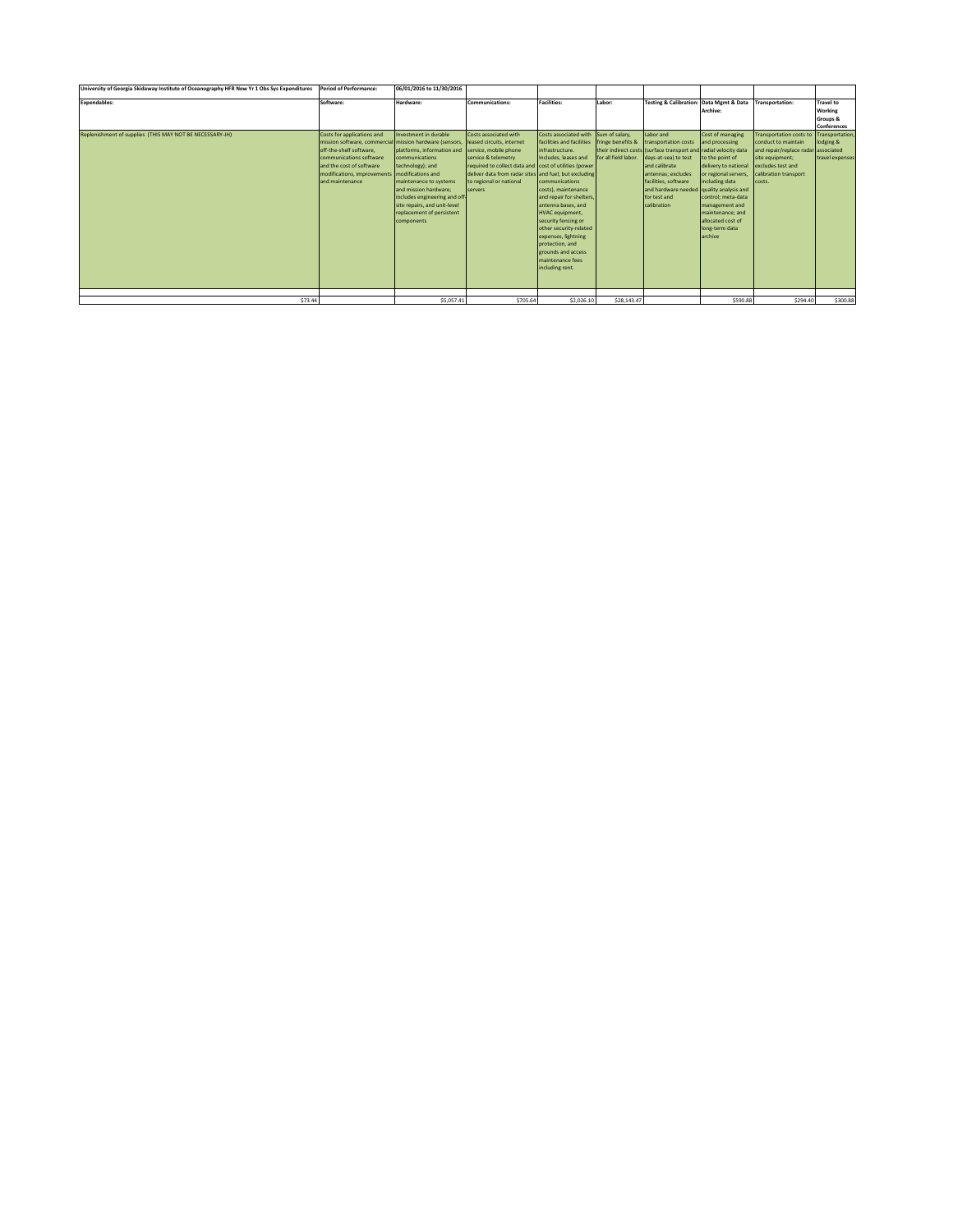## **SECOORA HF Radar Staffing Report (June 1 – November 30, 2016) – Year 1 Award**

## **University of North Carolina, Chapel Hill**

#### **Total # of Radars Supported: 3**

## **Operating Agency: University of North Carolina, Chapel Hill**

#### **Collaborators (Operational), if any: None**

| <b>Staff Member</b>                        | (% FTE or #person-months) |
|--------------------------------------------|---------------------------|
| Principal Investigator: H. Seim            | (0)                       |
| Technicans/Engineers: M. Muglia, S. Haines | (1.5,0)                   |
| Students: none                             |                           |

| <b>CORDC Station Name/City/State</b> | Latitude<br>(N) | Longitude<br>(W) | <b>Nominal Frequency</b><br>(MHz) |
|--------------------------------------|-----------------|------------------|-----------------------------------|
| CORE/NC                              | 34.7601         | $-76.4114$       | 4.537 MHz                         |
| HATY/Buxton/NC                       | 35.2573         | $-75.5200$       | 4.575 MHz                         |
| DUCK/Duck/NC                         | 36.1803         | $-75.7502$       | 4.537 MHz                         |

## **University of South Florida**

#### **Total # of Radars Supported: 5**

#### **Operating Agency: University of South Florida**

## **Collaborators (Operational), if any: None**

| <b>Staff Member</b>                | (% FTE or #person-months) |
|------------------------------------|---------------------------|
| Principal Investigator             | 0                         |
| Technicians/Engineers (Cliff Merz) | 2.8                       |
| <b>Research Associate</b>          | 1                         |
| Students/OPS                       | 6.5                       |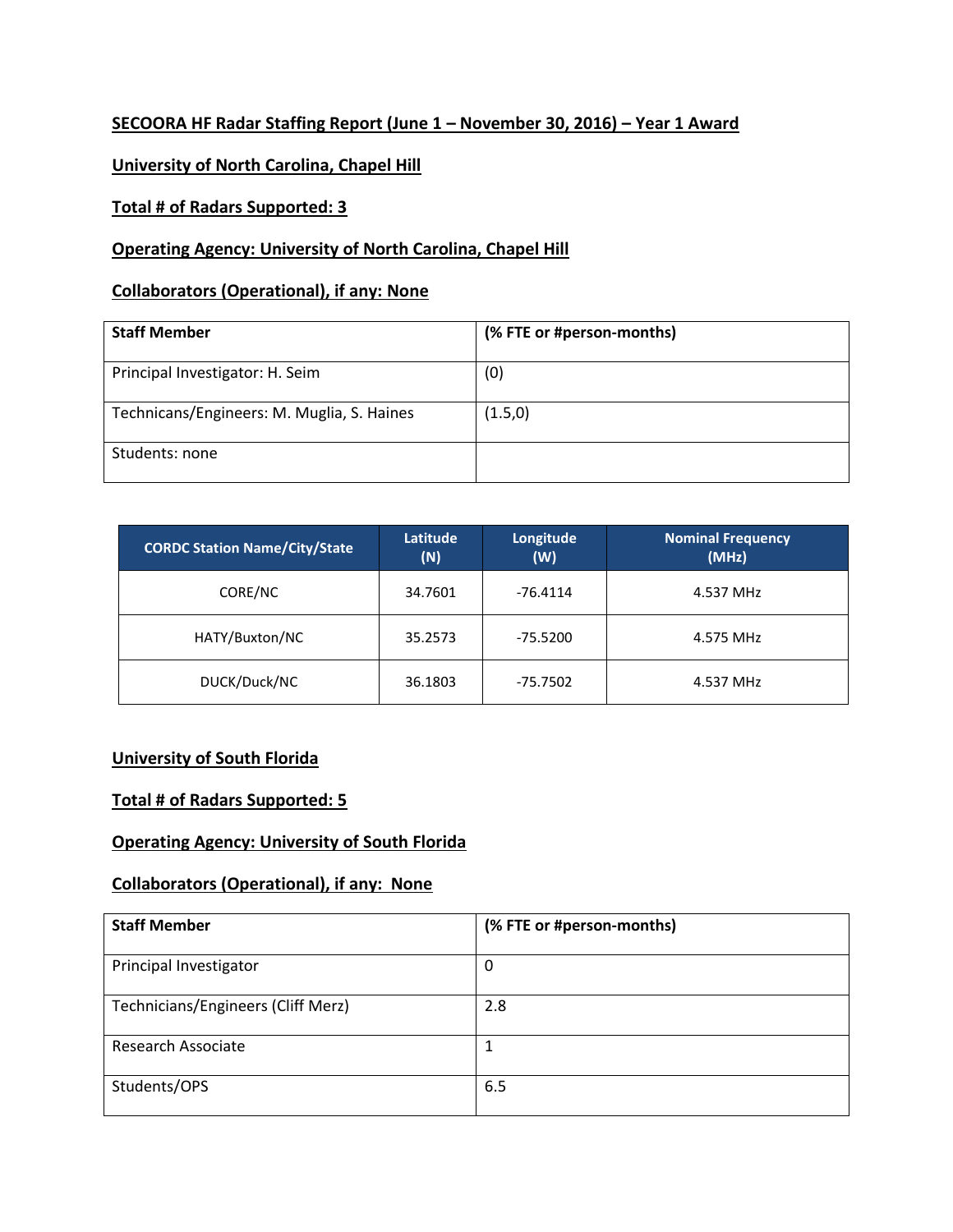| <b>CORDC Station Name/City/State</b> | Latitude<br>(N) | Longitude<br>(W) | <b>Nominal Frequency</b><br>(MHz) |
|--------------------------------------|-----------------|------------------|-----------------------------------|
| Redington, FL (RDSR)                 | 27.8325         | $-82.8344$       | 4.9                               |
| Venice, FL (VENI)                    | 27.0776         | $-82.4516$       | 4.9                               |
| Naples, FL (NAPL)                    | 26.1622         | $-81.8105$       | 4.9                               |
| Ft. De Soto, FL (FDS)                | 27.6358         | $-82.7381$       | 12.7                              |
| Venice, FL (VEN)                     | 27.0756         | $-82.4511$       | 12.7                              |

## **University of Miami**

## **Total # of Radars Supported: 3(4)**

## **Operating Agency: University of Miami**

## **Collaborators (Operational), if any: None**

| <b>Staff Member</b>                         | (% FTE or #person-months) |
|---------------------------------------------|---------------------------|
| L. K. (Nick) Shay<br>Principal Investigator | 0.5                       |
| Technicans/Engineers Jorge Martinez         | 6.0                       |
| <b>Students None</b>                        |                           |

| <b>CORDC Station Name/City/State</b> | Latitude<br>(N) | Longitude<br>(W) | <b>Nominal Freque</b> |
|--------------------------------------|-----------------|------------------|-----------------------|
| Virginia Key, Miami, FL              | 25.7413         | $-80.1465$       | 12.70 MHz             |
| Dania Beach, FL                      | 26.0833         | $-80.1166$       | 12.70 MHz             |
| Crandon Park, Miami, FL              | 25.6735         | $-80.1710$       | 16.04 MHz             |
| <b>Turkey Point, Homestead, FL</b>   | 25.4366         | $-80.3269$       | 12.70 MHz             |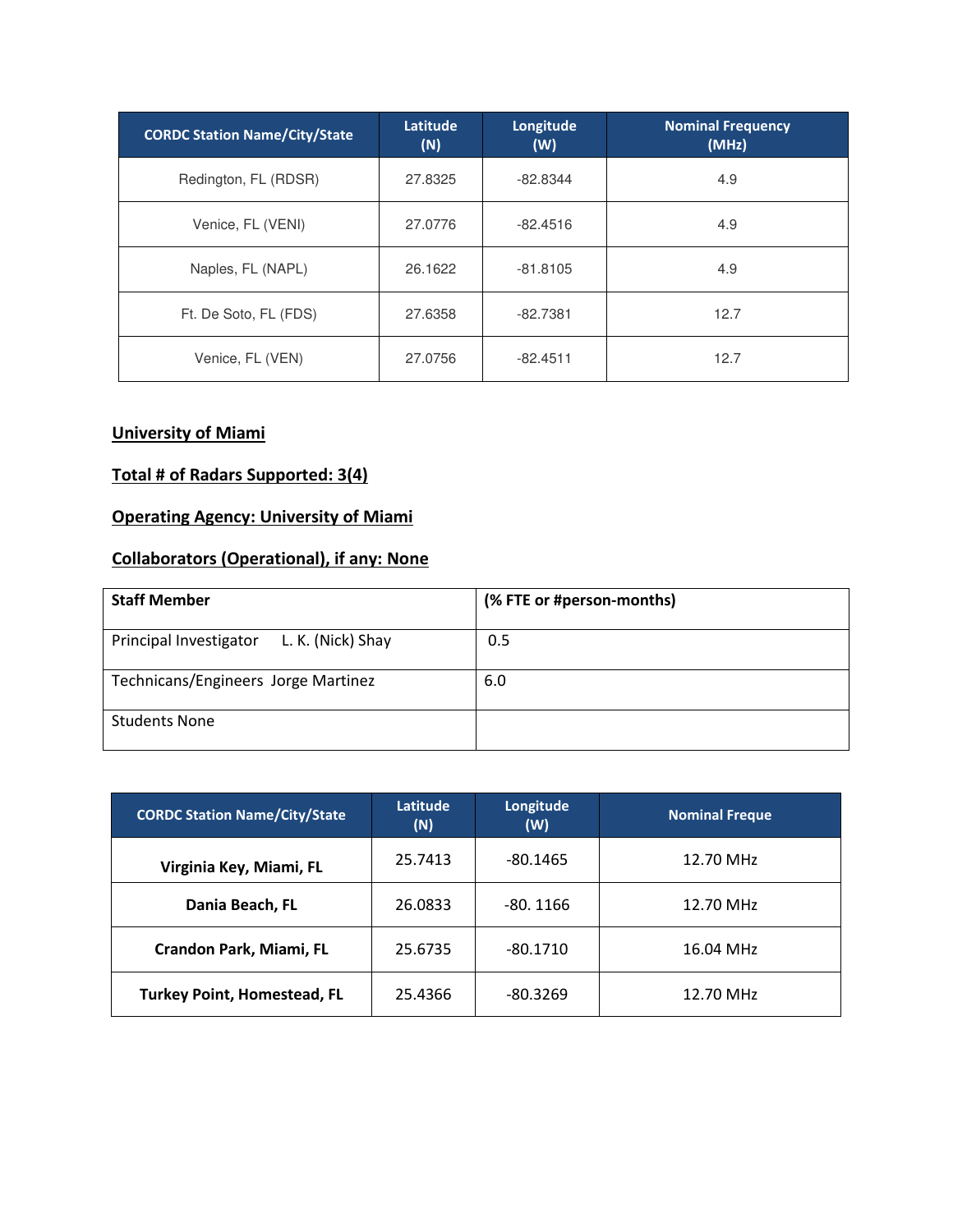## **University of South Carolina**

## **Total # of Radars Supported: 2**

## **Operating Agency: University of South Carolina**

## **Collaborators (Operational), if any: None**

| <b>Staff Member</b>                             | (% FTE or #person-months) |
|-------------------------------------------------|---------------------------|
| Principal Investigator: George Voulgaris        |                           |
| Technicians/Engineers: William (Jeff) Jefferson | 1.5                       |
| Students: Douglas Cahl                          | 4.5                       |

| <b>CORDC Station Name/City/State</b> | Latitude<br>(N) | Longitude<br>(W) | <b>Nominal Frequency</b><br>(MHz) |
|--------------------------------------|-----------------|------------------|-----------------------------------|
| CSW / Caswell Beach / NC             | 33.8892         | 78.0258          | 8.3                               |
| GTN / Georgetown / SC                | 33.3561         | 79.1528          | 8.3                               |

## **University of Georgia Skidaway Institute of Oceanography (SKIO)**

## **Reporting Period: June 1 2016 – Nov 30, 2016**

### **Total # of Radars Supported: 2**

#### **Operating Agency: SKIO**

## **Collaborators (Operational), if any: None**

| <b>Staff Member</b>                                     | (% FTE or #person-months) |
|---------------------------------------------------------|---------------------------|
| Principal Investigator (Dana Savidge)                   | 1.33                      |
| Technicians/Engineers (Trent Moore/Gabriel<br>Matthias) | 2.5                       |
| Research Associate                                      |                           |
| Students/OPS                                            |                           |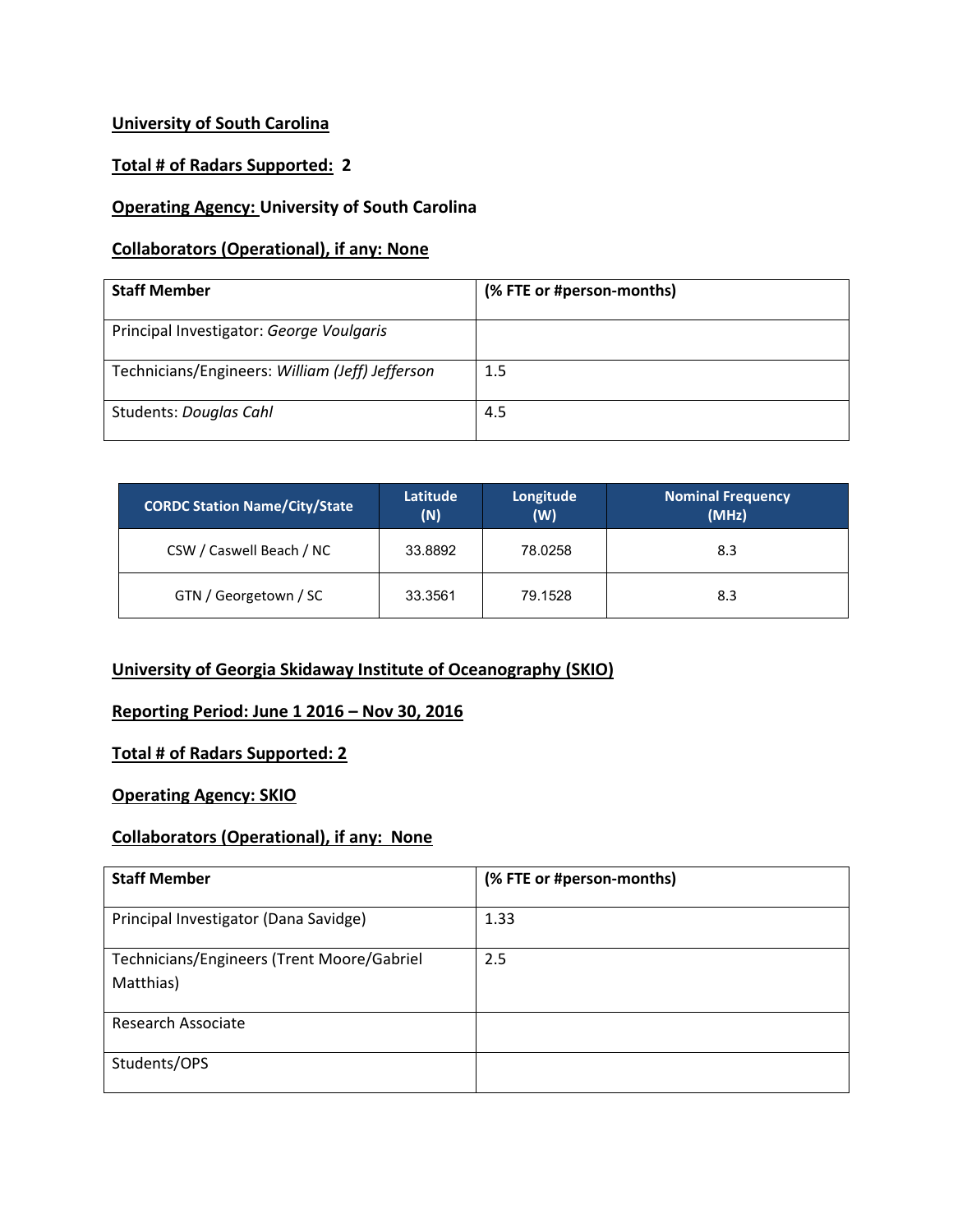| <b>CORDC Station Name/City/State</b> | Latitude<br>(N) | Longitude<br>(W) | <b>Nominal Frequency</b><br>(MHz) |
|--------------------------------------|-----------------|------------------|-----------------------------------|
| Jekyll Island, GA                    | 31.06           | $-81.41$         | 8.3                               |
| St. Catherine, GA                    | 31.69           | $-81.13$         | 8.3                               |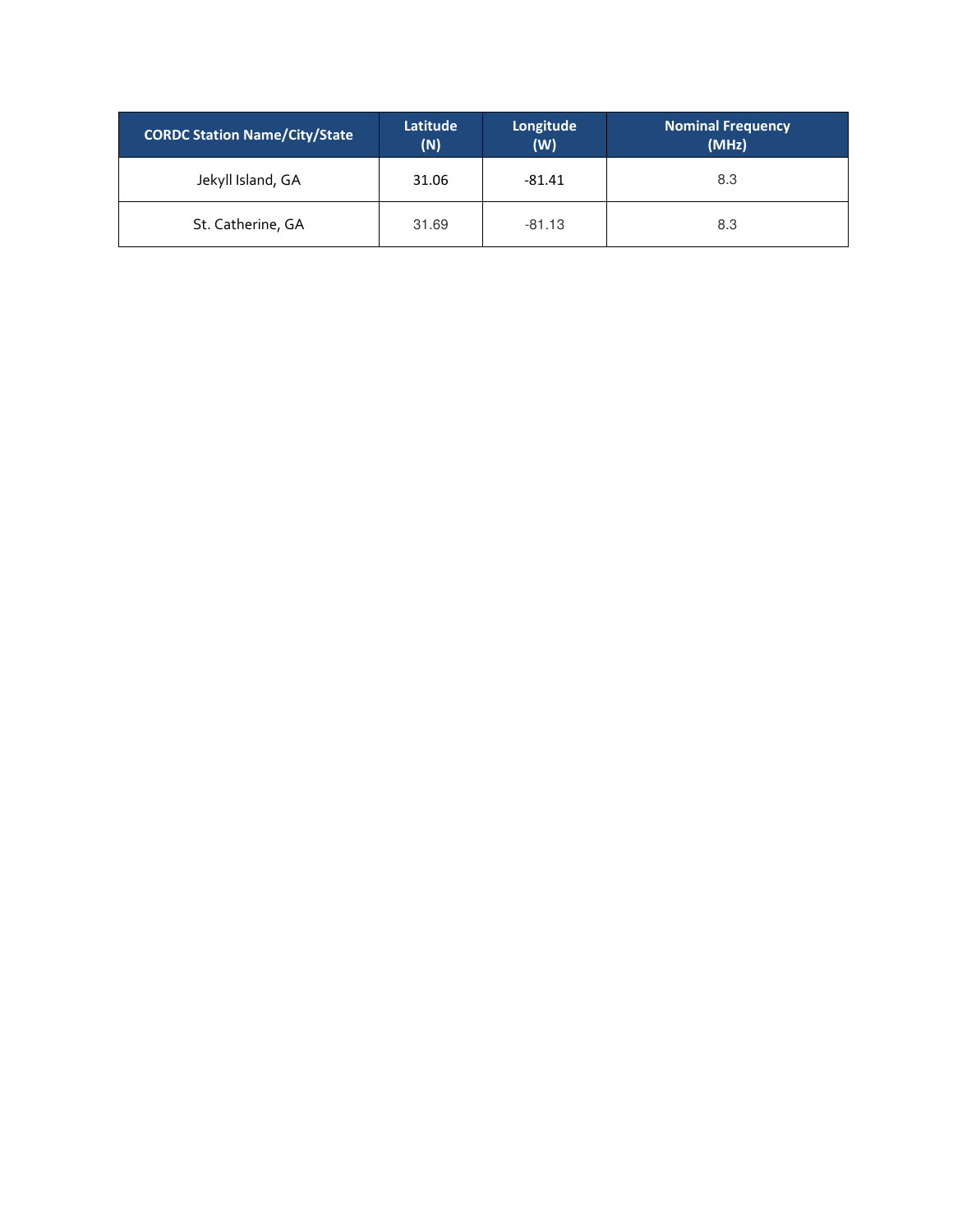| Region          | <b>Username</b> | <b>Operator</b>                                                                    | <b>Glider Name</b> |                            |                            | <b>Deployment Name Sea Name Deployment Start</b> | <b>Deployment End</b> | Glider-days in 2016* reported<br>to the glider DAC by glider |
|-----------------|-----------------|------------------------------------------------------------------------------------|--------------------|----------------------------|----------------------------|--------------------------------------------------|-----------------------|--------------------------------------------------------------|
| <b>SECOORA</b>  |                 |                                                                                    |                    |                            |                            |                                                  |                       |                                                              |
| SECOORA secoora |                 | University of South Florida<br>College of Marine Science<br>Ocean Technology Group | bass               | bass-20160909T1733         | North<br>Atlantic<br>Ocean | 2016-09-09T14:35:24Z                             | 9/10/2016             |                                                              |
| SECOORA secoora |                 | Skidaway Institute of<br>Oceanography                                              | modena             | modena-20160909T17Ocean    | North<br>Atlantic          | 2016-09-09T18:06:05Z                             | 10/3/2016             | 25                                                           |
| SECOORA secoora |                 | University of North Carolina<br>Marine Sciences                                    | ramses             | ramses-20160909T20; Ocean  | North<br>Atlantic          | 2016-09-09T19:07:58Z                             | 9/25/2016             | 17                                                           |
| SECOORA secoora |                 | NCSU Ocean Observing and<br>Modeling Group                                         | salacia            | salacia-20160919T202 Ocean | North<br>Atlantic          | 2016-09-19T16:43:28Z                             | 10/3/2016             | 15                                                           |
|                 |                 |                                                                                    |                    |                            |                            |                                                  | Total                 | 58                                                           |
|                 |                 |                                                                                    |                    |                            |                            |                                                  |                       |                                                              |

Note: This is a new activity started in Year 1 of the new cooperative agreement award (NA16NOS0120028). We experienced Glider DAC issues on uploading data to NGDAC during this reporting period. Detailed data analysis by PIs are in progress and we will update the exact deployment end time in our next reporting period. Number of profiles acquired by each gliders are mentioned in the progress report.